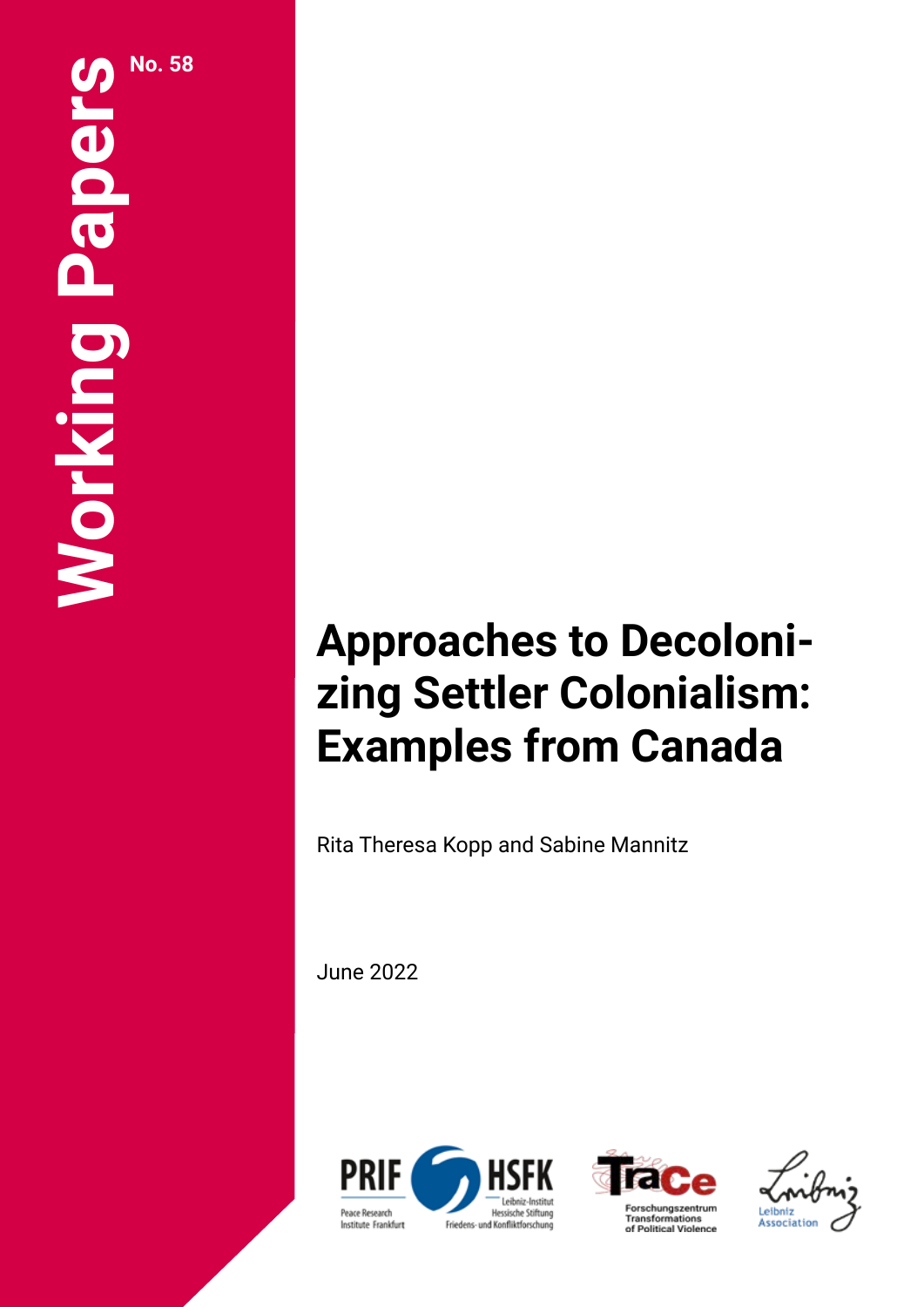# Approaches to Decolonizing Settler Colonialism: Examples from Canada

# **Rita Theresa Kopp and Sabine Mannitz**

# Abstract

In this Working Paper, we analyse attempts at decolonizing domestic relations in place in Canadian universities and museums. Canada is among the settler colonial states that confront their violence history and its present implications, *inter alia* with systematic research and evidence based policy recommendations: the Truth and Reconciliation Commission (TRC) of Canada issued a report about its 7-years' long work in 2015, and the Canadian government declared the willingness to push through what the TRC recommended as calls to action, to foster post-colonial peace in the country. But what does that actually imply in a country that was built on the deep intrusions of settler colonialism? How have state institutions reacted to the call? Universities and museums are key state institution when it comes to spreading narratives and images of the violent past for the present and the future. We found a spectrum of initiatives and institutions with varying degrees of commitment. The data and most different examples from the spectrum illustrate how contested and ambivalent decolonizing work remains to be.

# Zusammenfassung

Das Working Paper untersucht Ansätze der 'Dekolonisierung' in kanadischen Universitäten und Museen. Kanada zählt zu den auf Siedlerkolonialismus aufgebauten Staaten, die sich ihrer kolonialen Gewaltgeschichte und deren anhaltenden Implikationen ausdrücklich stellen; unter anderem mit Einrichtung einer Wahrheits- und Aussöhnungskommission, die Forschung, Dokumentation und die Entwicklung von konkreten Handlungsempfehlungen an Politik und Gesellschaft zum Ziel hatte. Die Kommission legte 2015 ihre Abschlussberichte sowie einen Katalog an Maßnahmen vor, die den Weg zu einem post-kolonialen Frieden im Land bereiten würden. Aber was bedeutet es, das Leben in einem Land zu 'dekolonisieren', das auf tiefgreifenden und nachhaltig wirksamen Strukturen des Siedlerkolonialismus aufgebaut wurde? Wie haben staatliche Institutionen auf diese Herausforderung reagiert? Die Universitäten und Museen, die das WP darauf hin anschaut, haben eine Schlüsselrolle in der Verbreitung von Narrativen und Bildern der gewaltvollen Vergangenheit für Gegenwart und Zukunft inne. Die Ergebnisse zeigen ein Spektrum von unterschiedlichen Ansätzen, das vor Augen führt, wie strittig und ambivalent das Anliegen der Dekolonialisierung ist.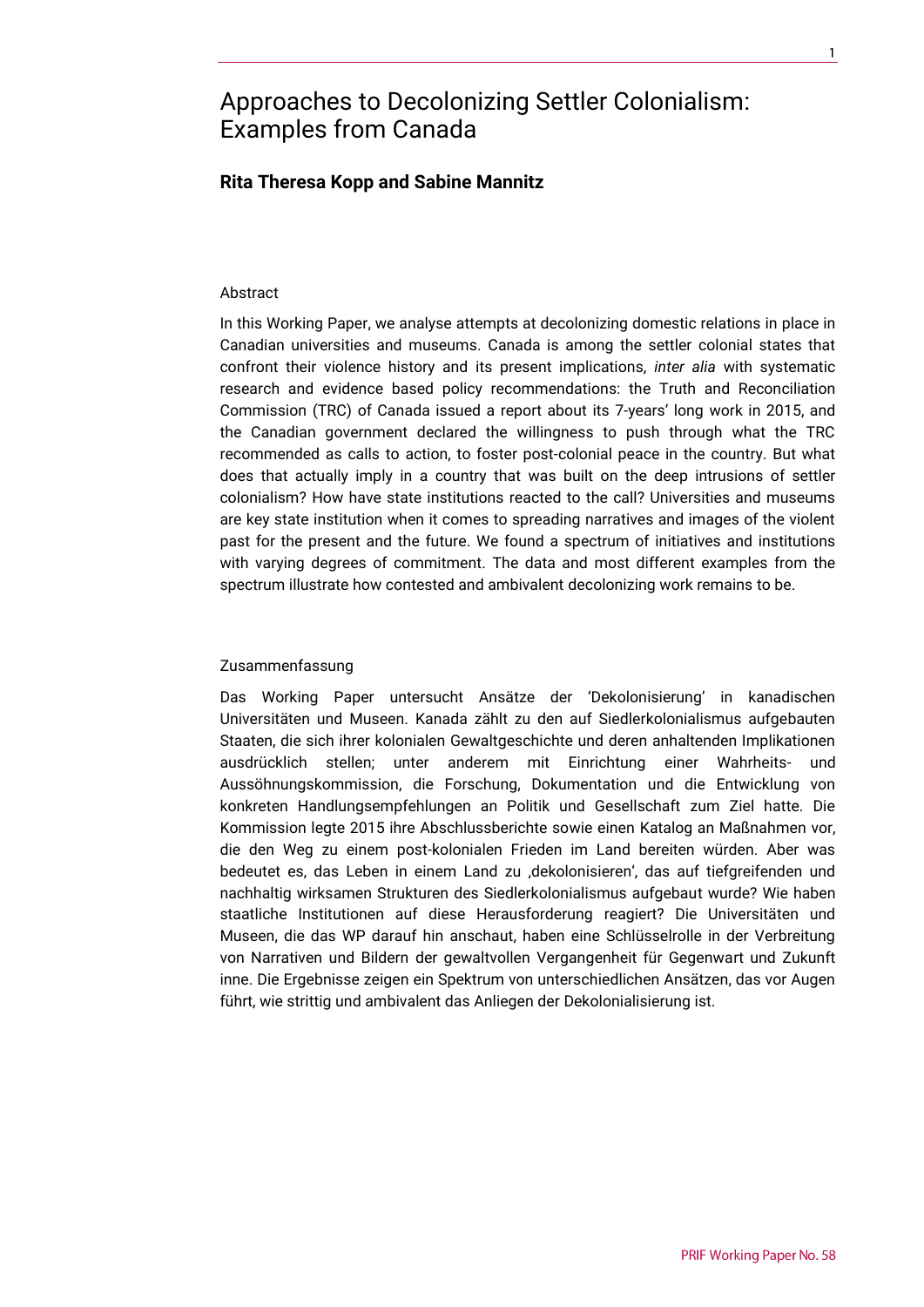# Content

| 1. Introduction: The Presence of Canada's Colonial History                                  | 3  |  |  |
|---------------------------------------------------------------------------------------------|----|--|--|
| 2. Ramifications of Canadian Settler Colonialism                                            | 4  |  |  |
| 2.1 Settler Colonialism Legality                                                            | 5  |  |  |
| 2.2 Citizenship and Intersectional Discrimination                                           | 6  |  |  |
| 2.3 The Residential Schools                                                                 | 9  |  |  |
| 3. Project(ion)s of Truth and Reconciliation: Institutional Approaches<br>to Decolonization |    |  |  |
| 3.1 The work of the TRC                                                                     | 11 |  |  |
| 3.2 Universities                                                                            | 12 |  |  |
| 3.3 Museums                                                                                 | 14 |  |  |
| 4. Conclusions                                                                              | 20 |  |  |
| 5. Sources                                                                                  | 22 |  |  |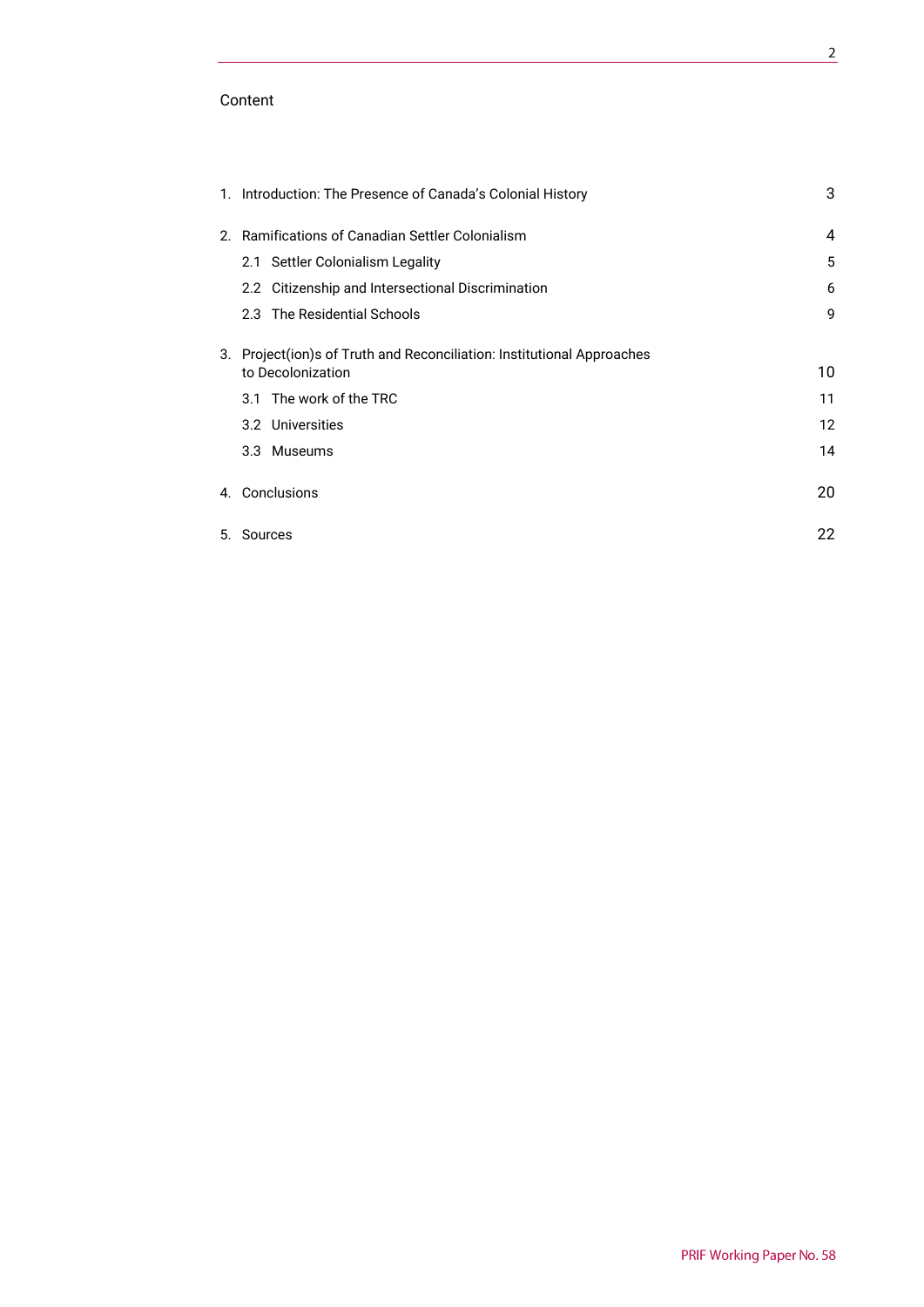# <span id="page-3-0"></span>1. INTRODUCTION: THE PRESENCE OF CANADA'S COLONIAL HISTORY

With this paper we aim to study decolonization attempts of a country's structures of settler colonial dominance. In particular, we will examine the ways in which representations of and interrelations between the descendants of settlers and the Indigenous are addressed by state institutions. This is  $-$  obviously  $-$  a field of action that is more easily accessible for research than grassroots activities from across civil society. Moreover, it is state institutions that are to be held accountable for the agenda of declared policies of decolonization and, therefore, their actions are the most pertinent in view of the  $-$  to be scrutinized  $-$  normative foundations of power relations in the polity.

Why Canada? There are many countries across the globe that were built on colonial intrusion. They share some historical (and more recent) similarities and are set apart by other traits. Our focus on Canada is hence neither singularity nor a defined representative status; either could only be attributed after a review of a large sample. Our study has chosen Canada as one exemplary case of those countries with the declared impetus to unravel their colonial histories for two reasons:

- (1) Critical self-examination started relatively early in Canada, with the liberal project of a multi-cultural society being integrated into official policies by the 1970s-80s. With the affirmative recognition of multicultural diversity stemming from recent decades of immigration, the 'other' diversity within the country could hardly be ignored any longer: First Nations, Métis and Inuit also had to be considered as part of a diverse and multicultural Canada. The long process of struggling with normative self-image and state policies of power-sharing during these years provides rich material for research and promises to have rendered observable effects.
- (2) In this vein of self-examination, the then Canadian Prime Minister Stephen Harper officially apologized for some of the systematic atrocities that were committed in the context of the colonization in 2008. He also established a Truth and Reconciliation Commission, which concluded its work in 2015 with the publication of final reports and a catalogue comprising calls to action. This is a rare and rich fund of documents that contain detailed accounts of the commission's work and call on state and society, which were built on settler colonialism, to learn from the lessons that were derived therefrom, in order to transform hegemonic domestic relations for the better.

Both aspects make Canada a significant case for reviewing the postulated efforts towards working through colonial legacies: What is it that needs to be tackled? And how have state institutions become engaged in the unravelling of colonial legacies, which possess the power to play a key role in the re-assessment of the country's mindset, i.e. educational institutions and museums?

Canada was founded on a specific form of colonialism, i.e. settler colonialism, which established profound structures and institutions that still shape the reality and societal relations of Indigenous and non-Indigenous people today. Settler colonialism, as opposed to the broader concept of colonialism, creates an all-encompassing system with longterm effects on the social structure, economy, culture, politics, religion, health, education, historiography, and collective self-imagination. In settler colonialism, the Indigenous population is, after an initial phase, no longer required for the success of the colonial system and can therefore be attacked without negative repercussions. In short, "[s]ettler colonialism destroys to replace" (Wolfe 2006: 388) – it destroys the Indigenous populations to replace them with the settler population.

Lorenzo Veracini, likened the differences between colonialism and settler colonialism to the those between virus and bacteria: Colonialism functions like a virus, for whose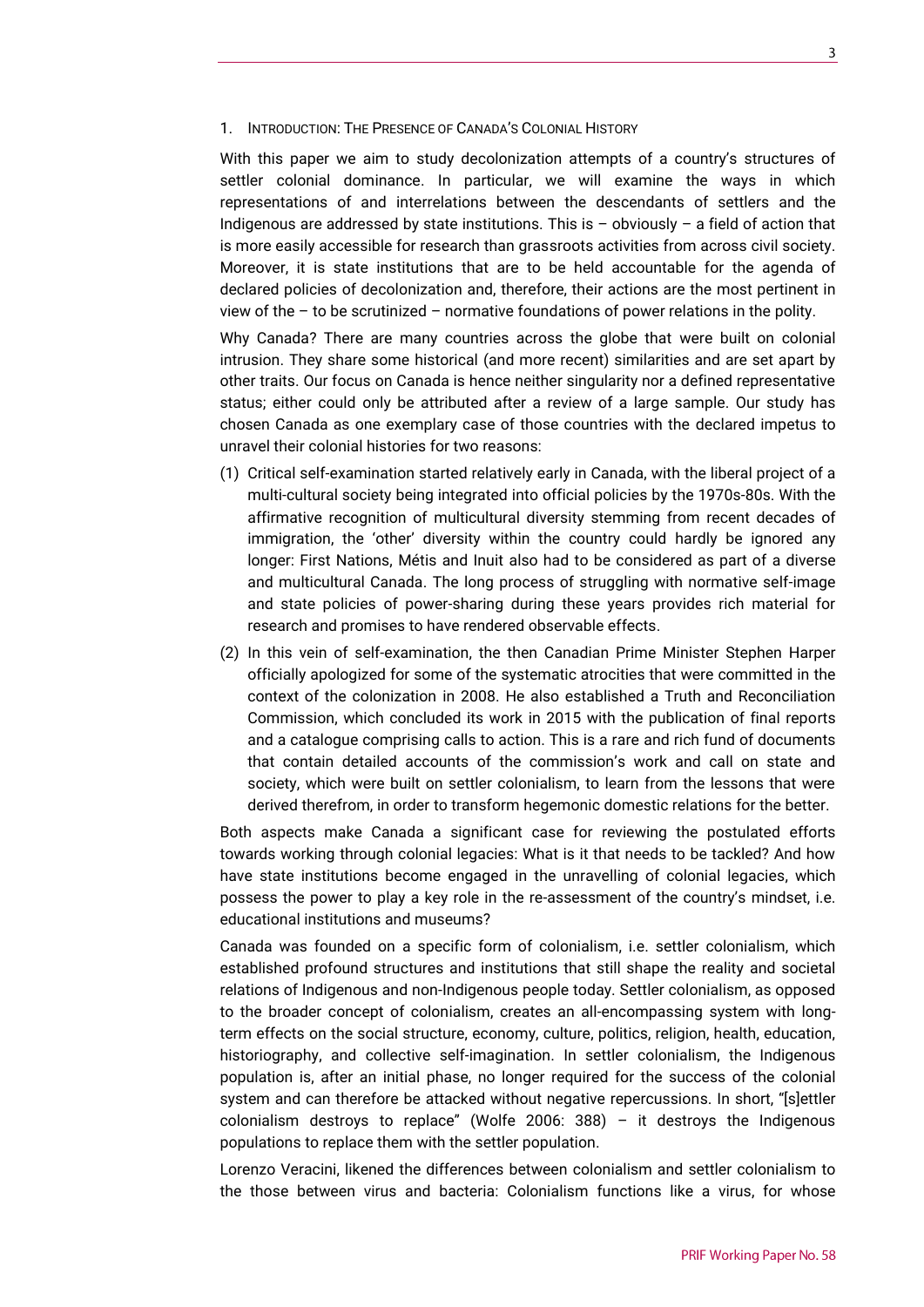survival host-cells are necessary; but settler colonialism, like bacteria, will sustain itself beyond the downfall of the Indigenous populations. Like bacteria, the reproduction of the envisioned, i.e. white, society does not need "living cells to reproduce" (Veracini 2014: 623). Therefore, white settlers had no genuine interest in the success or the well-being of Indigenous populations but were focused on the appropriation of land and the associated resources. Although this may appear as a self-evident trifle, the implications are profound, especially regarding decolonization efforts.

"Settler colonialism is a global and transnational phenomenon, and as much a thing of the past as a thing of the present. There is no such thing as neo-settler colonialism or post-settler colonialism because settler colonialism is a resilient formation that rarely ends. Not all migrants are settlers; as Patrick Wolfe has noted, settlers come to stay. They are founders of political orders who carry with them a distinct sovereign capacity. And settler colonialism is not colonialism: settlers want Indigenous people to vanish (but can make use of their labour before they are made to disappear). Sometimes settler colonial forms operate within colonial ones, sometimes they subvert them, sometimes they replace them. But even if colonialism and settler colonialism interpenetrate and overlap, they remain separate as they co-define each other." (Cavanagh/Veracini, 2013: 1).

To illustrate this profound complexity of settler colonialism, we will at the outset explain three dimensions in particular with a view to our example Canada: (1) the colonial legality that created a lasting system of rights vs. non-rights, (2) the remodeling of personhood by way of creating the category of the Indian, and its intersectional discrimination effects for Indigenous women, and (3) the residential school system.

All these dimensions – the treaties, the school system, the intersections of different areas of social discrimination – show how deeply and profoundly settler colonialism was and still is part of Canada, and how these dimensions are interrelated and mutually reinforcing. And yet, how can a state with so deeply entrenched colonialist legacies possibly 'decolonize'? We turn to that question in the third section of this paper. The process of decolonization has been debated in Canada for many years. Related efforts can be identified in several arenas of the Canadian public, e.g. in state institutions, in governmental and non-governmental organizations, or in statements made by politicians and representatives of public institutions. From among this variety, we took a closer look at decolonizing initiatives in universities and museums. The reason being that both are important agents of public communication and enculturation, whose tasks include the conveyance of Canadian history and, with it, the normative self-images of Canadian society. Museums and institutions of higher education have been part of the Canadian public structure since the establishment of the confederation and have consequently also contributed, to some degree, to the overall practice and legitimation of settler colonialism. In chapter three, we will describe our methodological approach to analyzing their observable activities in the field of decolonization, and our related findings.

# <span id="page-4-0"></span>2. RAMIFICATIONS OF CANADIAN SETTLER COLONIALISM

The first dimension of the settler colonial system that we will review, colonial legality, explores how judicial means – first and foremost the so-called Numbered Treaties – were (mis)used to establish and consolidate an asymmetric relationship between Indigenous and non-Indigenous people and how, as a result, settler colonialism entrenched the Canadian judiciary. The second dimension sheds light on the multiplicity of effects colonial discrimination has had for social status and personhood. We will show how settler colonialism had far-reaching consequences, especially for the legal, cultural,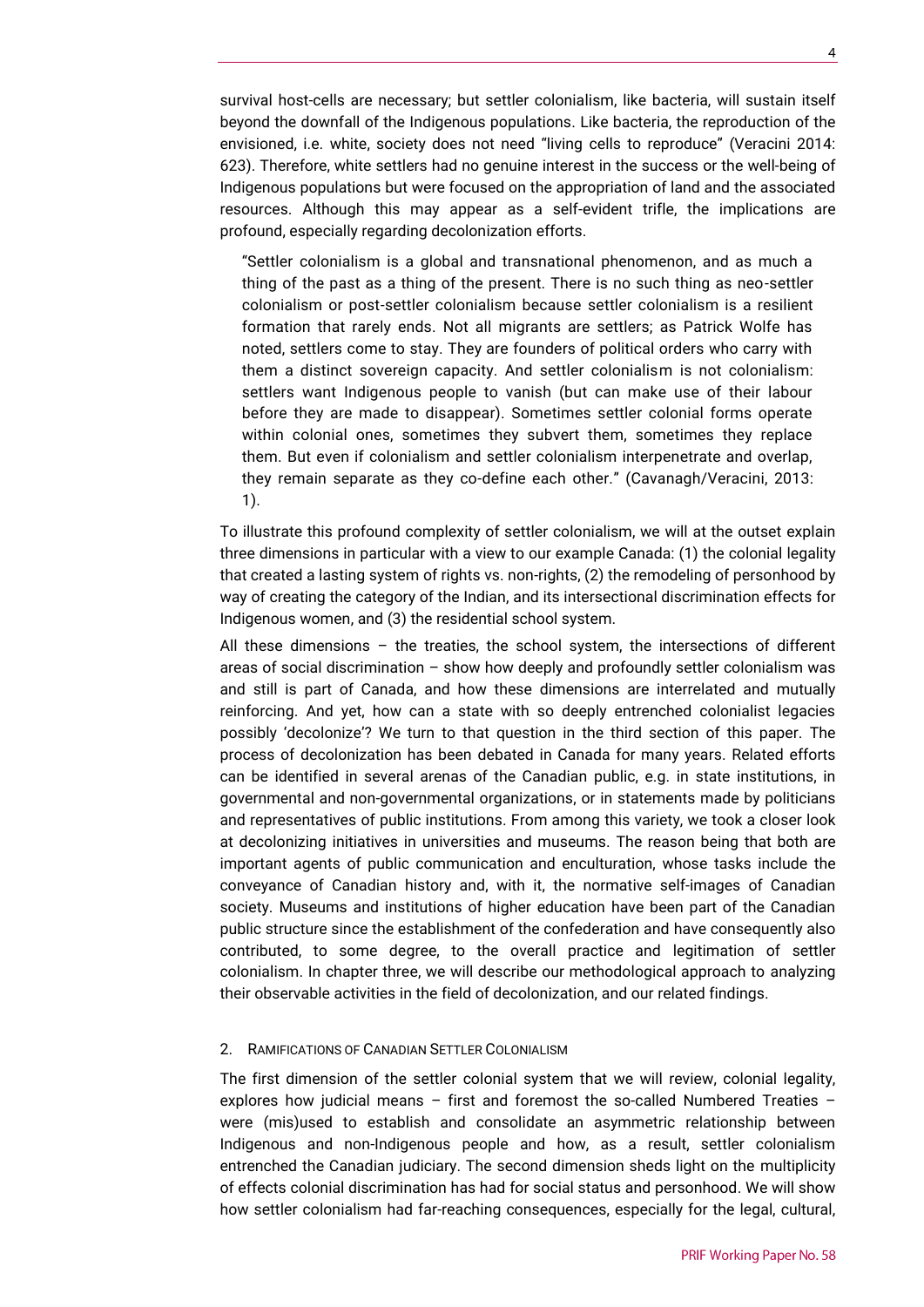and social realities of Indigenous women; that these consequences differ from those which impacted Indigenous men; and that this gendered discrimination differs from that which impacted white women. This section illustrates that colonialism, ultimately, is made up of a sum of several interwoven discriminatory dynamics. Lastly, we will briefly explain the system of residential schooling, which has now become known as one of the darkest chapters of Canadian colonialism, serving as a technique of cultural alienation and eventual genocide (see Mannitz/Drews 2022). Survivors pushed perseveringly for the establishment of the Truth and Reconciliation Commission of Canada (TRC). A special momentum manifested in the publication of the final report of the TRC in 2015. The report and the 94 Calls to Action that accompanied it were a milestone on the way to healing, reconciliation, and historical processing, which compose the official goals of the TRC (see IRSSA Draft, Schedule N 2006: 1).

# <span id="page-5-0"></span>*2.1 Settler Colonialism Legality*

Legality in general and treaties in particular are a fundamental dimension of settler colonialism. Treaties encompass aspects of trade, alliances, peace, property and land ownership and, generally, control (Miller 2009: xi). In what later became Canada, colonial legality was – like in many other cases – "by its very nature a plural legal order" (Benton 1999: 563), meaning that colonial legality was not just the imposition of European legal institutions over allegedly passive Indigenous peoples, but in fact an interaction (and challenge) of both settler and Indigenous legal systems (Whitehouse 1994: 32–36). However, due to the power asymmetry inherent in settler colonialism, treaties were often used "to sustain Indigenous dispossession and marginalization" (Starblanket 2019: 3). Treaty making in this sense was not exclusive to the Canadian case. Examples are found in many other former colonial states, e.g. New Zealand, the US, and India.

During the 19th century and the westward expansion of the Canadian federation, Canadian politicians concluded that "their plans for the West required peaceful relations that could best be secured through treaties" (Miller 2009: 156). The Indigenous people perceived the territory to be their own but they did not adhere to the same concepts of property as the Europeans. Many were open and cooperative towards the settlers and willing to share land and resources (Talbot 2019: 58). The combination of the ongoing westward movement, the desire to create a legal framework to base claims upon, and the cooperative nature of the Indigenous population led to the Numbered Treaties of the 19th and 20<sup>th</sup> centuries.

There were eleven Numbered Treaties, written between 1871 and 1921. The signing parties were the British Crown on the one hand and, depending on the territory of the specific treaty, the respective First Nations on the other. (Filice 2016a) The treaties secured territory for the Crown in exchange for special land rights, material and monetary compensation, and other promises, such as education and tools for the First Nations (Filice 2016a). It is important to note that the First Nations were not mere recipients of the treaties; in fact, the Numbered Treaties were "the product of Indian and government interactions, and not […] the result of the government dictating terms" (Whitehouse 1994: 27). This contradicts the harmful and inaccurate perception of Indigenous people as passive victims and correctly portrays them as active, albeit less powerful and less (in the British system) juridically skilled actors in the process we understand as colonisation.

Understandably, the motives that led to the Numbered treaties were different for both sides. The British Crown's intentions can be summarized in three parts: firstly, territorial expansion; this was closely connected to the second aspect, the industrial development using land and resources (Filice 2016a); and finally, the sociocultural absorption of the Indigenous population into a Euro-Canadian society (Whitehouse 1994: 28). This last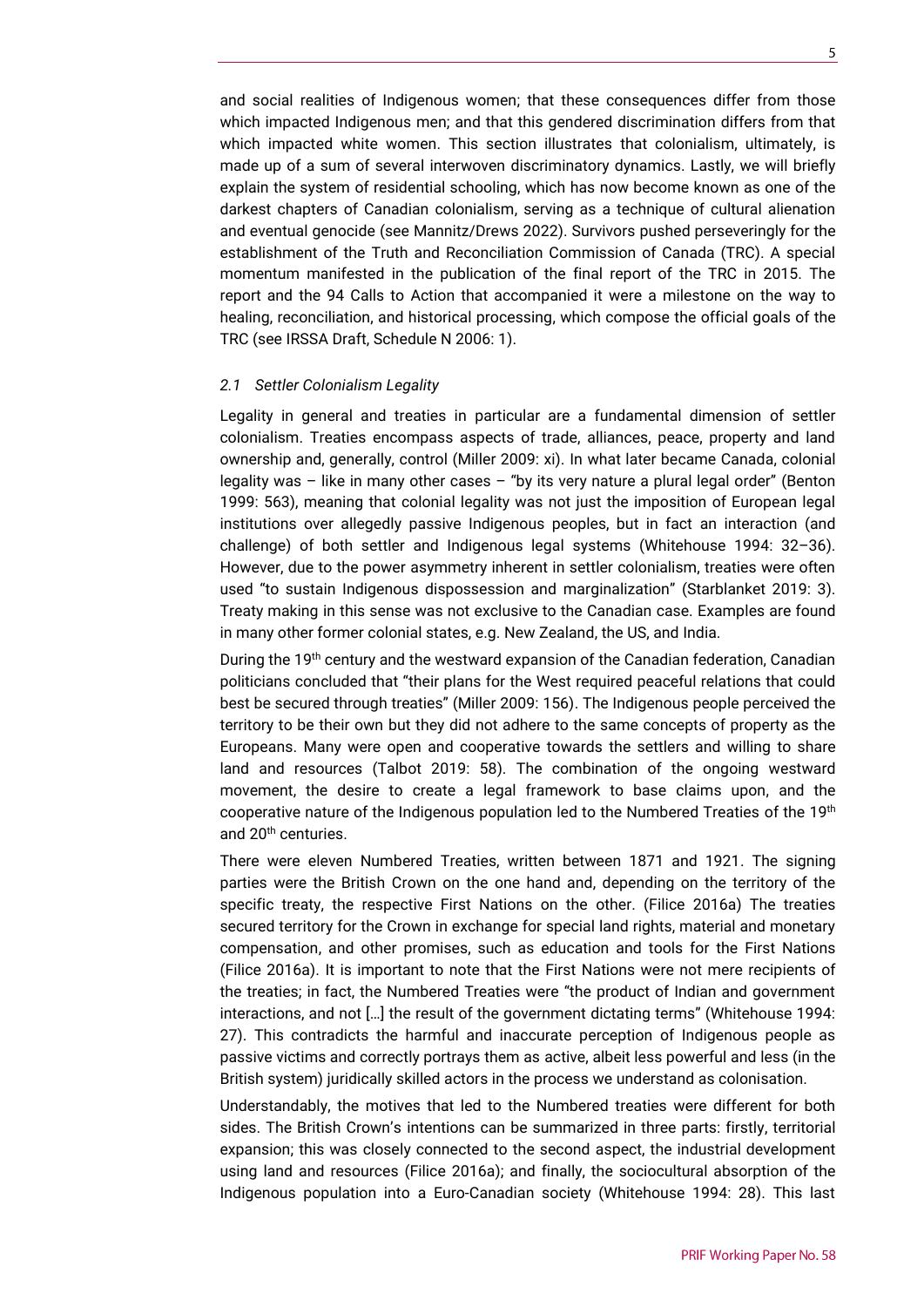aspect is especially critical for this Working Paper, because it shows how legality is connected to the strategic violence applied to incorporate Indigenous into settler societies – to create instruments to make them disappear *as* who they were before colonisation. This is exactly the reason residential schools were built in the first place.

The Numbered Treaties, in combination with other legal institutions, such as the Indian Act of 1876, essentially gave the British the power to define what "Indigenous" meant and who would be put into this category (Lawrence 2003: 11). First Nations were aware of the long-term implications the British settlement would have and saw the Numbered Treaties as a form of regulation (Whitehouse 1994: 32); Miller called the step an "assistance in adjusting to the new order in the West" (2018: 181). The concrete motives for the Indigenous to engage include supplements (farm stock, money, supplies) as well as medical, education, and other services (Miller 2018: 181–182). The Treaties, therefore, can be seen as promise of a short- and long-term insurance against negative consequences of British settlement, and the concrete projection of inclusion in the emerging new citizenry.

The consequences of the Numbered Treaties are complex and ambivalent. Despite the perhaps partly well-intentioned, albeit patronizing, objectives of those who represented the British Crown, several factors compromised the outcome of the Numbered Treaties. The most obvious consequence was the transaction of land and new rights for signing parties (Filice 2016a). Secondly, and maybe even more problematically, the British increasingly decided who was considered a signing party of the treaties, i.e. who was Indigenous and would be granted those rights (Lawrence 2003: 10). This became even more visible in the Indian Act of 1867, which will be discussed in further detail in the next section. Thirdly, differences in the understanding of several crucial concepts, such as sovereignty or land ownership (Filice 2016b, Tesar 2016), led to severe complications. Additionally, some argue that it was not only linguistic and cultural barriers but "deliberate attempts to mislead the First Nations on the part of the government negotiators" (Tesar 2016). Furthermore, there are records of "Outside Promises", i.e. additional promises that were made orally but not materialised in the Numbered Treaties (Albers 2015). Oral agreements were an established convention among the Indigenous, whereas the step of written ratification, important to the settlers, was rather alien to their traditions (Tesar 2016). This divergence even produced, as the example of Treaty 3 shows, different versions of the same treaty (Filice 2016b). Therefore, First Nations were at best not adequately informed, and at worst simply tricked during the treaty making processes. Fourthly, many treaty agreements survived unchanged in spite of larger developments, which changed treaty prerequisites. The socioeconomic changes are a good example: the principle of nominalism was applied, which prevented the Canadian government from adjusting the annual treaty payments to inflation (Metcs 2008: 71)!

Miller defines the form of treaties as "formalized records of negotiated agreements between parties, usually states, but sometimes people" (2009: 3). In Canada, and prior to the treaty negotiations, both parties had agency over the legal aspect of the colonization process – the British settlers had interests as did the Indigenous, and both had specific means to press for their interests to be met. However, due to either incidental or intended miscommunications, the consequences of the Numbered Treaties contributed in complex ways to the deep intrusion of settler colonialism in Canada, and not less to its devastating legacy.

#### <span id="page-6-0"></span>*2.2 Citizenship and Intersectional Discrimination*

Having outlined the legal mechanisms which enforced settler colonial rule in Canada, we highlight, in this next step, aspects of legal, social, and cultural discrimination that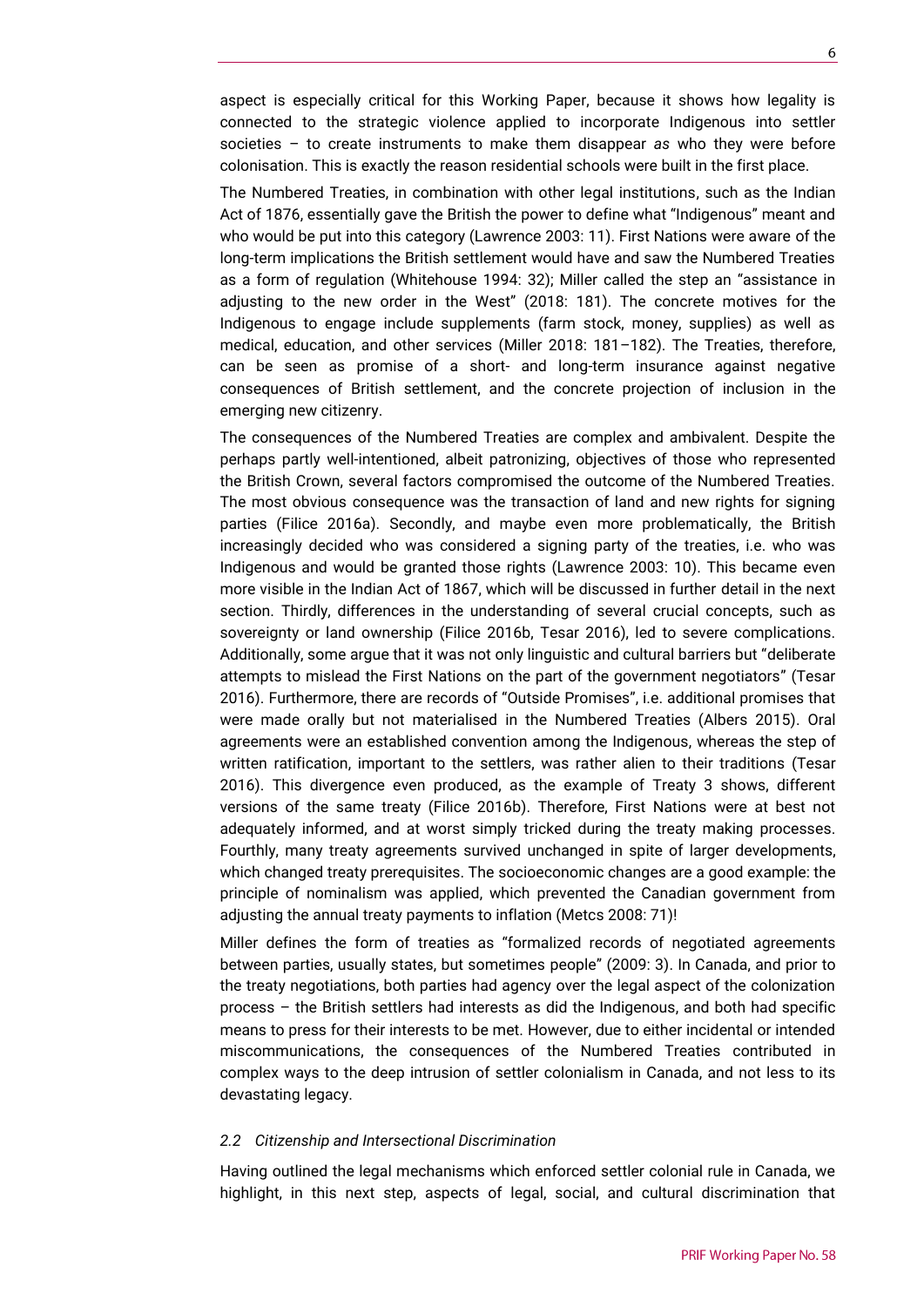affected Indigenous people on the whole as well as Indigenous women in particular. The reason for this approach is that intersectional discrimination directly targeted Indigenous women, their role within their communities, their agency, their rights, and their lives in such a way that their situation can be read as a dense description of colonialist intrusion. This pertains especially to the period of British colonization from the mid-18<sup>th</sup> century to the establishment of the Canadian confederation in 1867. Within this period, the colonizing strategy of the British started to discriminate against Indigenous peoples in social, cultural, and legal dimensions. There had been violence and discrimination before this phase of colonialization and during the French period, but discrimination became significantly more institutionalized under the British rule, illustrated, for example, by the

Intersectionality offers an appropriate perspective to analyse ad illustrate the deep impact of colonisation: Indigenous women faced combined racial and gender discrimination that deprived them of their previous economic, social, and cultural capital. Women had occupied positions of power and authority in their communities (Kirkness 1987: 409ff.). During early colonial times, they worked as translators, diplomats, peacemakers, mediators (Van Kirk 1984: 9) and occasionally as warriors (Carter 2006: 90). Their relevance in the fur trade and the high number of intermarriages were direct contributors to the relatively peaceful cooperation between British settlers and Indigenous peoples during the first decades of colonialization (Van Kirk 1984: 9). In short, socially, economically, and politically speaking, Indigenous women were at the heart of both pre-colonial and early colonial societies and massively important for the survival of the first British settlers (Van Kirk 1984: 9–11).

# *Legal discrimination*

Indian Act of 1867 (Byrne/Clarke/Rahman 2018).

Apart from the Numbered Treaties, there were several other judicial institutions that contributed to the power asymmetry between British settlers and Indigenous peoples in colonial Canada. The most striking example of this is the Indian Act of Canada of 1867, which is, after several amendments, still part of Canadian federal law. In its original form, the Indian Act reserved crucial rights and powers concerning Indigenous identity, government, culture, and education for the Canadian federal government (Parrott 2006). Specifically, the Indian Act regulated the "status Indian", reservation governance, and development. The Act had "grave effects on generations of Native women and their children materially, culturally, and psychologically" (Kirkness 1978: 414). One example, among many, is the implication of marriage between Indigenous women and white men. The *marriages à la façon du pays*, which were marriage customs between white men and Indigenous women, largely influenced by Indigenous matrimonial traditions and prominent during the early colonial phase, gave way to more and more Europeanised marriage laws because it was considered degrading for European men to marry Indigenous women on their terms (McManus 2004: 123). With the Indian Act, Indigenous women lost their "Indian status" when they married white men, consequently losing access to their home reserve and the right to be buried among their ancestors. Indigenous men, on the other hand, faced no particular consequences when marrying white women (Faith et al 1990: 170). This illustrates the intersectionally discriminatory nature of the Indian Act. Another example of the condescending nature of the Indian Act was the matter of identification: Indigenous individuals were "to be judged by white officials as to what they were" (Lawrence 2003: 10). The "Indian status" was extremely relevant for a number of rights, so the fact that Indigenous people were not allowed to self-identify was especially problematic. As was the case in the Numbered Treaties, the settlers not only controlled the rights but also controlled who had access to said rights.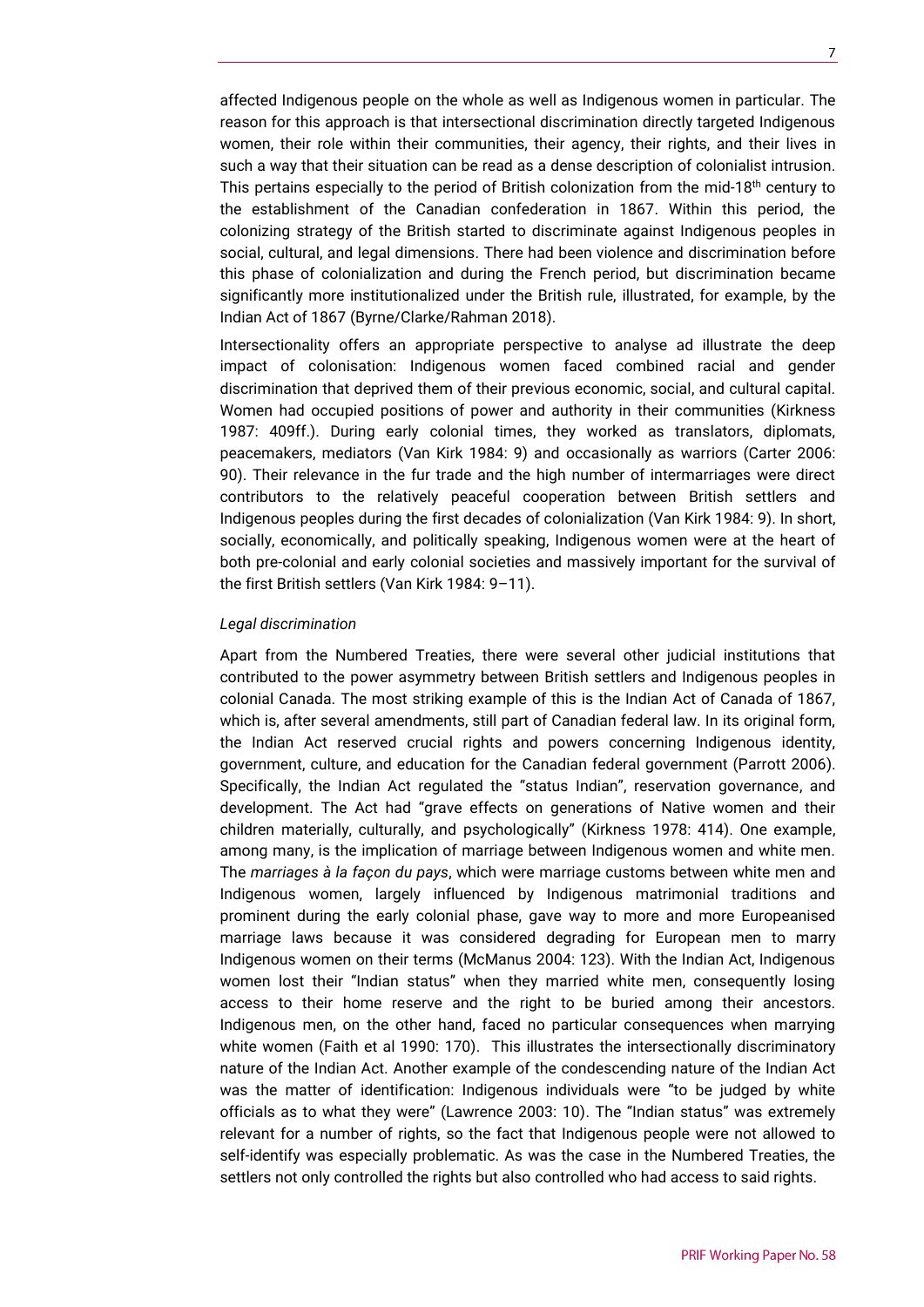Furthermore, as the Indian Act had severe consequences for the legal, social, and cultural realities of Indigenous women, it also contributed to the harmful "educational" system that later became the residential schools system. Rosemary L. Nagy argues that it even "formally created the residential school system" (Nagy 2013: 62), which started to be established about a decade after the Indian Act. All of these examples are in themselves testimony to the profound effects of settler colonialism in Canada, which are interrelated with wider social and cultural discrimination dynamics. In conclusion, the Act, much like the colonial judiciary in general, was "based on inherent racist and sexist assumptions that Indian governance, epistemologies, beliefs, and gender roles were irrelevant and invalid" (Barker 2008: 261).

# *Social discrimination*

Scholars agree that European settlers "moulded a dominant society, a society to which Native people have been conforming gradually" (Kirkness 1987: 412). These societal assimilation pressures influenced Indigenous women's work, their mobility, and their general role in society most strikingly. In pre-colonial times, many Indigenous societies followed a matrilinear logic, meaning that issues of heritage and kinship follow the female ancestry of the family, as opposed to the patrilinear system, which was more common in Europe (Kirkness 1987: 410). Indigenous women worked in several different fields and, as mentioned above, held positions of power and authority, e.g. as high chiefs, due to the matrilinear kinship principles (Kirkness 1987: 409–411). Indigenous women were, in their leadership positions, also important figures in the fur trade that marked the entry phase of the European intrusion in later Canada. The rise of agriculture coincided with the fall of the fur trade and, consequently, with the power women lost within trade (Van Kirk 1984: 12). The tasks deemed to be appropriate for women gradually changed to domestic work, e.g. washing and cleaning. Most of these jobs were unpaid (which also applies to white women at the time) and were therefore ignored in terms of contribution and importance (Van Kirk 1984: 11).

Another strategy to foster assimilation and cultural alienation was the spatial restriction of Indigenous peoples, i.e. the establishment of reservations from 1850 onwards (Lawrence 2003: 7). Sheila McManus argues that "[r]egulating the spatial limits of Aboriginal mobility was connected at a fundamental level with a desire to regulate every aspect of the social and racial boundaries" (2004: 122). The mobility of Indigenous women was even more restricted (Carter 2006: 93) because white settlers, and increasingly also Indigenous men, became concerned about their supposed promiscuity (McManus 2004: 122–123). The emergence of this attitude of surveillance is directly related to the legal fortification of the patrilinear system that was established by the settlers. As a form of societal discrimination, this went hand in hand with legal and cultural discrimination: The Indian Act of 1876, eroded the matrilinear custom and changed bureaucratic practise to a more European patrilinear descendance (Barker 2008: 261). This was disastrous for Indigenous women (Kirkness 1987: 414) and had irretrievable effects on the Indigenous social fabric for generations: Women generally had no right to own a homestead – and the financial stability and personal autonomy that comes with it – until the 1930s (Carter 2006: 104). Indigenous men were hence enabled by the colonial authority to discriminate against their female peers (Barker 2008: 262) and Indigenous women were systematically side-lined.

# *Cultural discrimination*

One example that makes the phenomenon of cultural discrimination tangible is the simultaneous sexualization and demonization of Indigenous women. The aforementioned *marriages à la façon du pays* were increasingly perceived as immoral and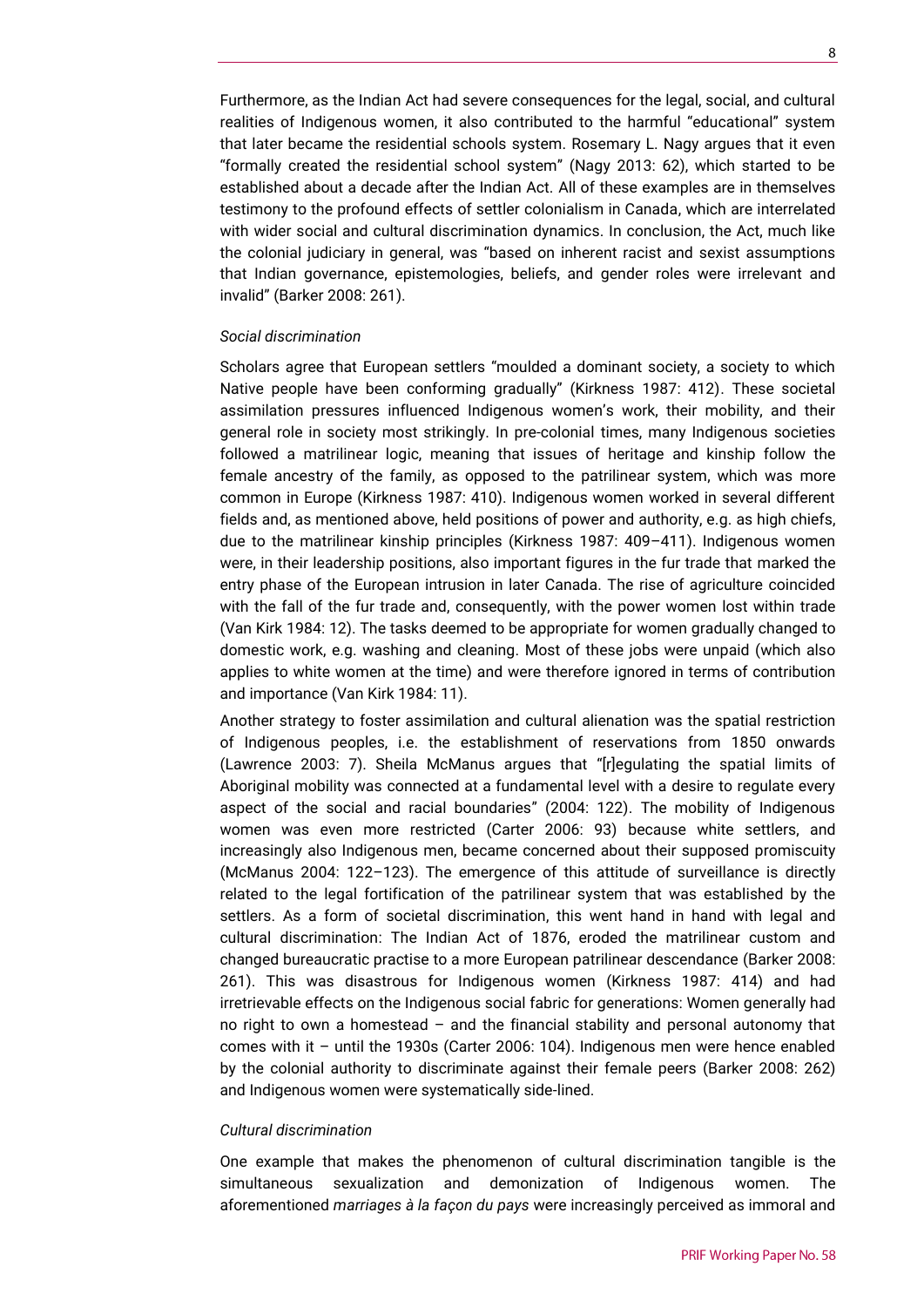potentially unlawful (Van Kirk 1984: 11–12). While Indigenous women represented crucial interfaces of brokerage in the first decades of colonization, their agency and role began to erode after the initial settlement phase was completed. Soon, Indigenous women were no longer considered to be appropriate wives for white European settlers. The immigration of European women into the Canadian provinces (McManus 2004: 126) went along with the degrading shift of the image of Indigenous women to "object[s] of temporary sexual gratification" (Van Kirk 1984: 12). The 19<sup>th</sup> century population goal of "sober, white, English speaking [sic] patriarchs who would be assisted by saintly, cultured, nurturing women" (Korneski 2008: 106) conceptually excluded Indigenous women based on the assumed "immorality because of their supposedly promiscuous Indian heritage" (Van Kirk 1984: 12). Negative stereotypes and demonization of Indigenous women were accompanied by dynamics of a gendered "positive racism", e.g. an exotification and sexualization of Indigenous women. Exemplifying this toxic combination, Sarah Carter quotes a (male) European artist, who described Natoyist-Siksina', member of the Káínawa Nation, as "one of the most beautiful Indian women […] excellent model for a Venus, ideal woman of the primitive race; a perfect 'little wife'" (Carter 2006: 88–89).

# <span id="page-9-0"></span>*2.3 The Residential Schools*

Another layer that intersects with the realm of socio-cultural discrimination is the education system, more specifically the residential school system. The residential schools were "a central element in the federal government's Aboriginal policy." (TRC 2015: 3). Between the system's establishment during the 1860s and 1870s and the last institution closing in 1996, over 150,000 children attended residential schools (Nagy/Kaur Sehdev 2012: 67). The Indian Residential School System (IRSS) was a "coercive system which entailed forced assimilation and cultural destruction" (MacDonald/Hudson 2012: 431). A typical school day was divided into studies and manual labour (MacDonald/Hudson 2012: 431), essentially making many residential schools to places of child-labour. Besides the rather poor education, children faced systematic neglect, malnutrition, physical, emotional, and sexual abuse, as well as unprotected exposure to widespread diseases, such as tuberculosis (Nagy/Kaur Sehdev 2012: 67; Mannitz/Drews 2022). The summary of the TRC Report provides detailed insights into the horrific and inhumane living conditions children had to endure in the majority of residential schools; as a matter of fact many did not survive this "school" system. The governmental intention behind the IRSS is summarized as follows by Canadian politician and Indian Affairs Agent Duncan Campbell Scott in 1920:

"I want to get rid of the Indian problem. I do not think as a matter of fact, that this country ought to continually protect a class of people who are able to stand alone. That is my whole point. Our object is to continue until there is not a single Indian in Canada that has not been absorbed into the body politic, and there is no Indian question, and no Indian department, that is the whole object of this Bill." (D.C. Scott, quoted in Rheault 2011: 3)

The bill in question concerned the compulsory attendance for Indigenous children between 7 and 15 years, implementing residential schoolsin Canadian federal law (Rheaulth 2011: 3). Residential schools were also linked to the aforementioned Numbered Treaties and the Indian Act: In the summary of the final report of the TRC, it is stated that government officials used treaty payments as leverage, denying Indigenous parents the money if they refused to send their children to residential school (TRC 2015: 115). One First Nation, the Dene people, actually refused to accept treaty payments as an effort to protest against the disastrous conditions in residential schools in 1937 (TRC 2015: 117). The Indian Act, on the other hand, enabled residential schools to retrieve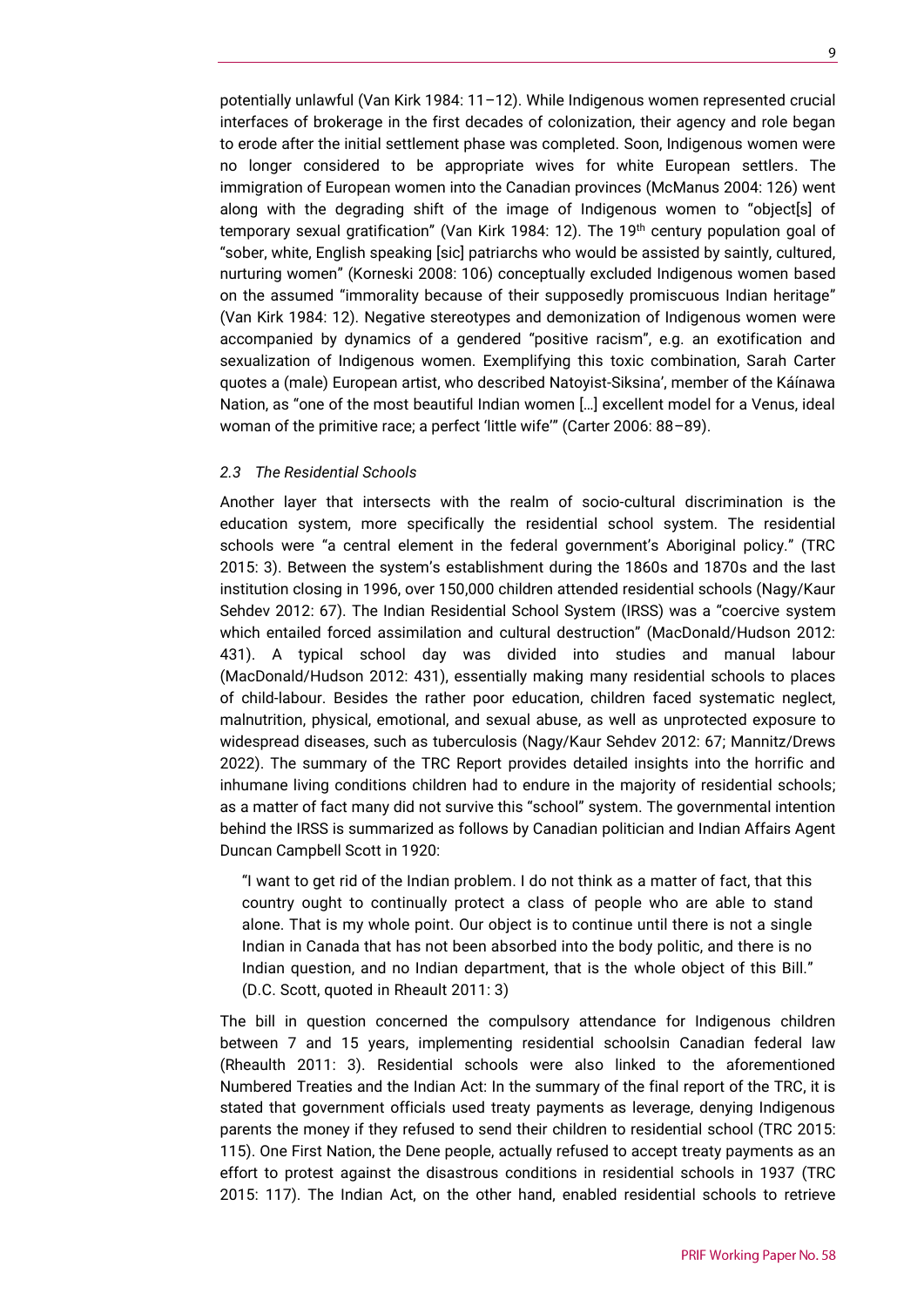children who ran away and to return them against their will (TRC Final Report Summary 2015: 118). These examples illustrate some of the interconnections of political, cultural, and legal shapes of discrimination and assimilation, i.e. residential schools, the Numbered Treaties, and the Indian Act were all interconnected; "residential schools are a story of colonization" (Nagy 2013: 67). Moreover, this institution of the settler colonial system, again, reflects the particular impact colonization rendered for the Indigenous women who had been agents of their societies' knowledge transfer and who found themselves deprived of any related authority.

In terms of the intersectional effects, it is important to note that both white teachers and Indigenous pupils were overwhelmingly female (Jensz 2012: 308). This led to an almost contradictory dynamic within the schools: they reinforced notions of racism and sexism and destroyed traditional educational systems, but they also provided white women with jobs, wages, and some degree of financial autonomy, and Indigenous girls with some degree of formal education. Jensz comments that "missionary education had both the potential to solidify and to disturb the categories of gender, class and race on the mission station as well as in broader colonial and British social settings." (2012: 310). Nevertheless, the schools are overall a strong example of intersectional cultural discrimination against Indigenous people, and Indigenous women in particular.

The fight for the recognition of the harm caused by the IRSS started during the 1980s, through efforts of former students and Indigenous communities as well as other non-Indigenous organizations (de Bruin 2013). During the 1990s, public attention began to grasp what had happened in the Canadian residential schools for over a century, when First Nations leader Phil Fontaine shared his personal trauma and, as a result, "catalysed the struggle for redress" (Nagy/Kaur Sehdev 2012: 67). The Royal Commission on Aboriginal Peoples from 1991 to 1996, the federal apology in 1998, and the Alternative Dispute Resolution in 2003 all led to the Indian Residential School Settlement Agreement (IRSSA) in 2007, which in turn established the TRC (MacDonald/Hudson 2012: 432–433, de Bruin 2013).

# <span id="page-10-0"></span>3. PROJECT(ION)S OF TRUTH AND RECONCILIATION: INSTITUTIONAL APPROACHES TO **DECOLONIZATION**

The relationships between Canadian settler colonialism history, the struggle for reconciliation and truth, and the ambivalent results from seven years after the TRC lead to the question of how Canadian institutions, especially universities and museums, contribute to the politically declared effort of decolonization and reconciliation. The research design we used to analyse this question, as well as the results, are described in this chapter.

Our research proceeded in three steps: first, a descriptive data collection; second, a keyword search through the websites of Canadian universities and museums; and third, an in-depth analysis of selected museums' approaches. All of the research was conducted online, which inherently limits results but serves the purpose of obtaining an overview of this field very well. In the first step, we collected general data on Canadian universities, museums, archives, and galleries in English and French. The goal of this was to gain orientation in the vast institutional landscape and to identify those initiatives and structures in place that (a) concern education with, about, and for First Nations, Métis and Inuit, and (b) address the legacies of Canada's settler colonialism directly. Concretely, 77 universities and 44 museums were included in these analyses, comprising 236 individual initiatives and 120 structures. During this stage of the research, it became apparent that, considering our resources, an in-depth analysis could only incorporate selected institutions, as the sheer volume of all 386 institutions' representations would have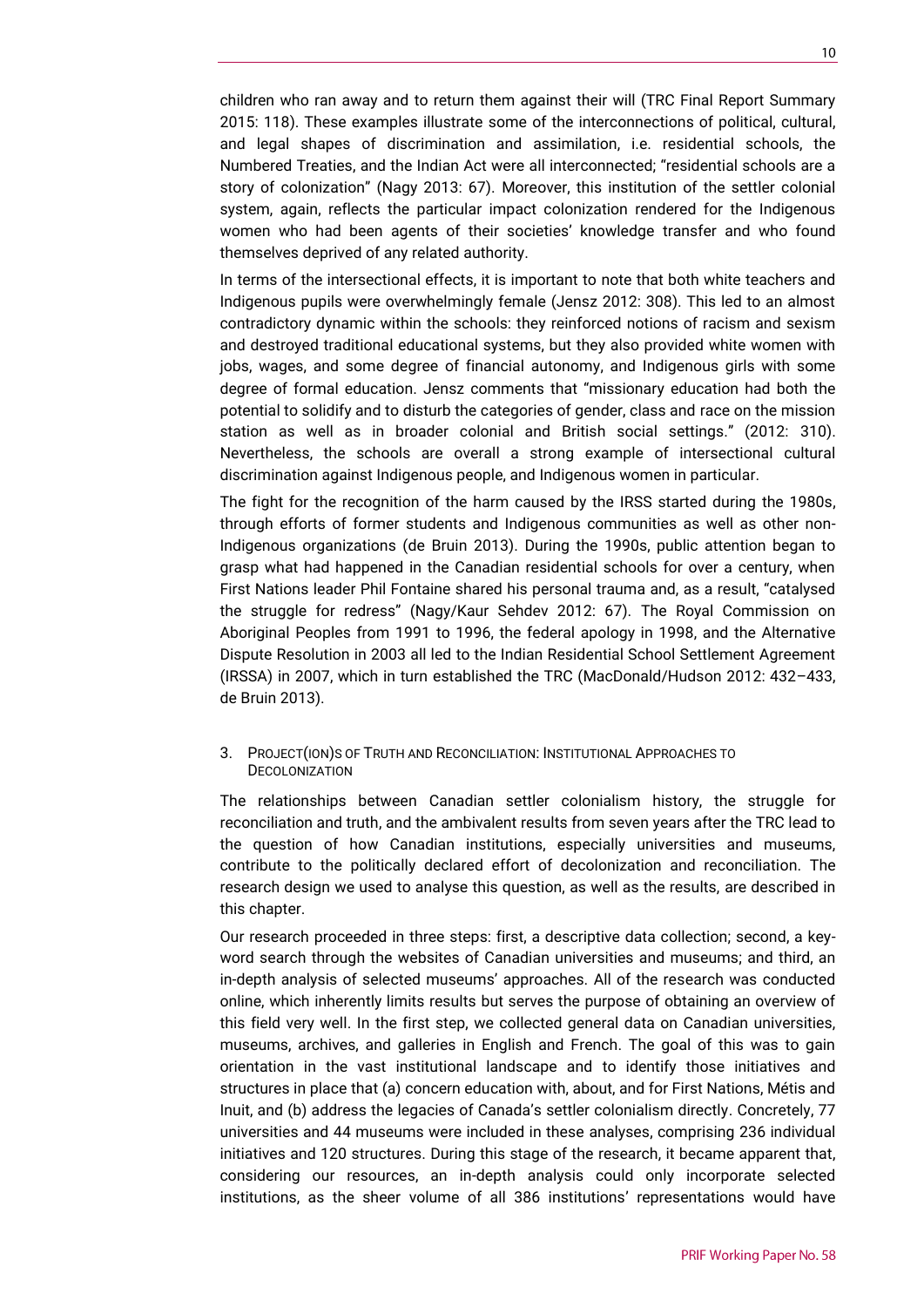exceeded the limitations of our time and this publication. We did, however, conduct a systematic keyword analysis including all the university institutions in the second step, looking more closely at whether and how decolonization, truth, reconciliation, and the TRC are addressed. The results of this keyword analysis are summarized in section 3.2.

Finally, we focused on 19 museums in the third step, the in-depth analysis of strategies and narratives surrounding Canada's postcolonial situation. These 19 institutions were chosen on the basis of the first descriptions of relevant results, i.e. for instance the existence of special exhibitions about the colonial legacy or displays of First Nations, Métis, or Inuit art. The in-depth analysis assessed the museums' approaches with the help of a coding scheme of engagement categories: We checked whether the institutions acknowledged the territory they are situated on; whether and to what degree they referenced the TRC; whether and to what degree they critically reflected the Canadian colonial history and their own part within it; and whether a policy concerning restitution or repatriation was set in place. Additionally, we analysed the image the museums created towards the Canadian and international public. These results, as well as three exemplary cases, will be discussed in section 3.3.

# <span id="page-11-0"></span>*3.1 The work of the TRC*

<u>.</u>

The TRC was established with the overall goal "to contribute to truth, healing and reconciliation" (IRSSA Draft, Schedule N 2006: 1) as a direct result of the Indian Residential Schools Settlement Agreement (IRSSA), Canadas largest class action settlement to date (de Bruin 2013). The specific goals included, among others, the acknowledgment of and awareness for the IRSS and the establishment of a historical record and a report with recommendations (IRSSA Draft, Schedule N 2006: 1f.). From 2007 to 2015, the TRC was governmentally funded to collect witness reports and testimonies, as well as to open the discussion and ignite education about the residential schools. The commission collected data from over 6500 individuals, as well as over 5 million governmental records, which are all stored in the National Centre for Truth and Reconciliation in Winnipeg, Manitoba. In June 2015, the final report and the recommendations – the 94 Calls to Action – were presented to the Canadian public and government as a starting point for the process of healing and reconciliation<sup>1</sup>. Since then, there is an debate ongoing about the political impact of the TRC and the pace of implementation. Five years after the issuing of the final report, the Minister of Crown-Indigenous Relations and member of the Canadian federal government, Hon. Carolyn Bennett, stated that *a majority* of the calls concerning the government "have been completed or are well underway" (2020).

However, the Canadian researchers Eva Jewell and Ian Mosby attested on the basis of three years of annual research since 2019 that the calls are far from complete. According to their analyses, the number of completed calls only marginally grew from nine in 2019 to eleven in 2021, while in fact decreasing to eight in 2020 (Jewell/Mosby 2019: 4; Jewell/Mosby 2020: 5; Jewell/Mosby 2021: 6). According to them, the reasons for the (too) slow pace of implementation are fivefold: (1) structural anti-Indigenous racism, (2) paternalism among politicians and bureaucrats, (3) low interest for reconciliation among the non-Indigenous public, (4) insufficient resources, and (5) the exploitation of reconciliation in a performative way (Jewell/Mosby 2021: 12).

Therefore, the evaluation of the efforts to reconciliation and decolonization is debated heavily within Canadian academia. This is not only enhanced by the fact that the general impact of truth commissions, especially of non-transitional commissions like the TRC in

<sup>1</sup> https://www.rcaanc-cirnac.gc.ca/eng/1450124405592/1529106060525 (last accessed 29.05.2022).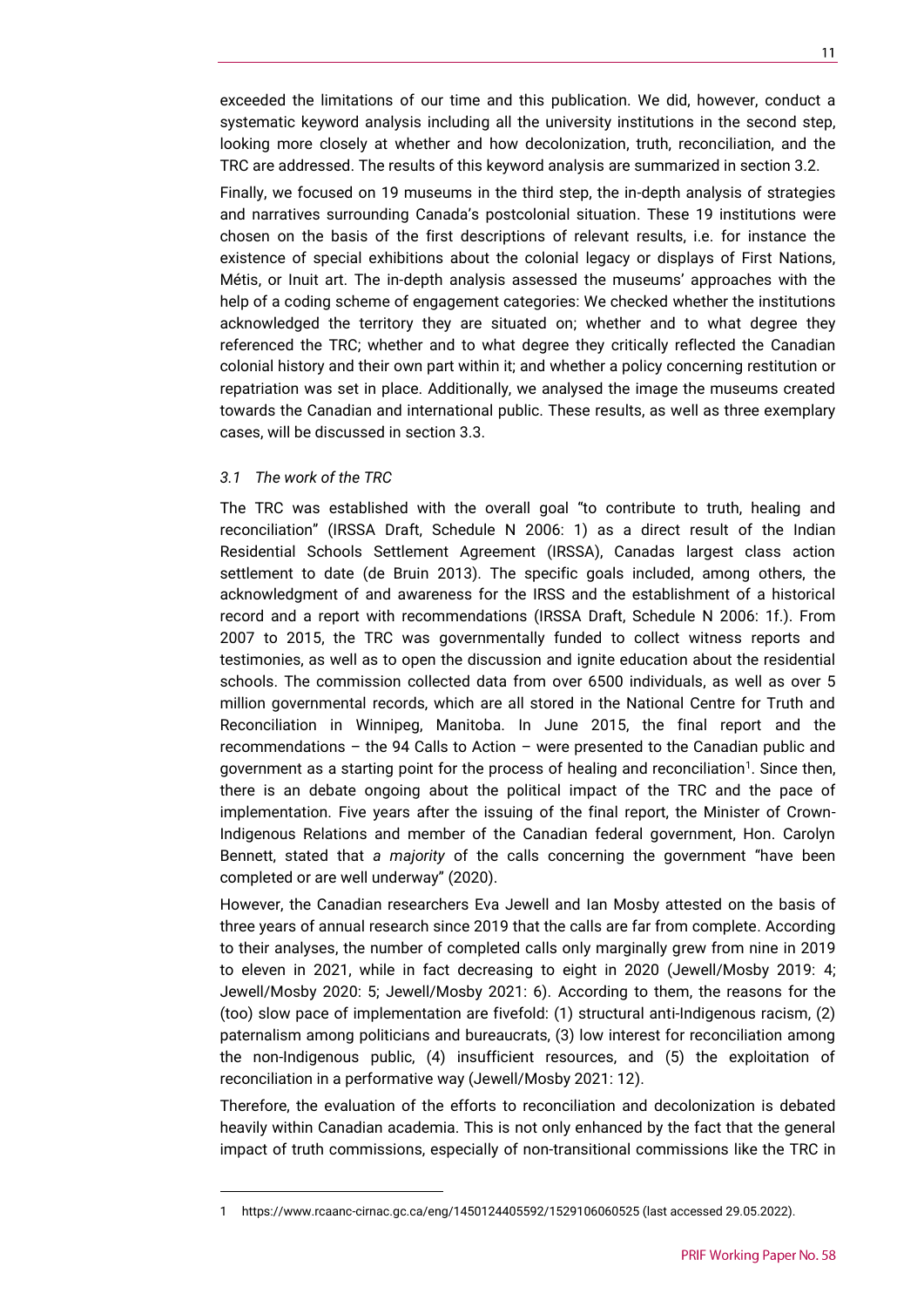Canada, is relatively under-researched (Hayner 1994: 609; Freeman/Hayner 2003: 138; Mani 2007: 103; Thoms et al. 2010: 24, Bakiner 2014: 6). One should also realize that current Canadian society stands firmly on the shoulders of the colonialist system and, for that reason, has internalised the status quo and its legitimatory structures and narratives as if matters of fact. Last, but not least, important normative multiplier institutions like universities and museums have only recently begun unravelling their mental loads and imagery of Canada and its past.

# <span id="page-12-0"></span>*3.2 Universities*

In our analysis, we included 77 English and French universities with 159 sub-institutions; the types of sub-institutions were clustered into categories (see Tabl. 1). Generally, we found that the most common type of university institution was concerned with the welfare of Indigenous students (respective centres and services) as well as with questions of and for Indigenous university policy (Offices), which, combined, made up almost half of all sub-institutions (49,68%). Leadership institutions (e.g. councils or circles, 14,47%), educational institutions (e.g. specific departments and faculties about Indigenous studies, 10,69%), and documents (e.g. Strategic plans, 10,69%) were the next most common types of sub-institutions targeting the issue.

| <b>Category of institution</b>                                  | $= n$          | $=$ % of all 159<br>sub-institutions |
|-----------------------------------------------------------------|----------------|--------------------------------------|
| Centre/Service                                                  | 44             | 27,67%                               |
| Leadership (Council/Committee/Chairs/Circles)                   | 23             | 14,47%                               |
| College                                                         | 4              | 2,52%                                |
| Department/Faculty                                              | 17             | 10,69%                               |
| Document                                                        | 17             | 10.69%                               |
| Office                                                          | 35             | 22.01%                               |
| Organisation                                                    | 6              | 3.77%                                |
| <b>Study Program</b>                                            | 6              | 3.77%                                |
| Research unit                                                   | $\overline{2}$ | 1,26%                                |
| Other (Funds, Initiatives, Spaces, Learning material, Networks) | 5              | 3.14%                                |

Table 1, own depiction

The keyword analysis was then used to search for the two main concepts of our research interest – decolonization and the TRC – on the homepages of the universities and on the separate pages of the sub-institutions. The concept of the TRC was further subdivided into truth, reconciliation, and the TRC specifically; the keyword analysis was done in English and French. The specific findings are depicted in Table 2, both numerical and relational to the number of universities, sub-institutions, and total.

The results suggest that reconciliation seems to be the most often used concept, whereas decolonization is the least often used. Well over a third of all institutions directly speak of both "reconciliation" and "truth", but only 16% of decolonization. A direct mention of the TRC was found in every fourth institution. Also, for decolonization, the difference between the main homepages of the universities and their affiliated subinstitutions is slightly greater than for the other three. One has to consider that the concept of decolonization – especially in the sense of unsettling societal and political structures, questioning established mindsets, shared narratives and collective images – is comparatively newer than concerns pertaining to reconciliation and truth about the past. Nevertheless, the rather low rate at which decolonization is mentioned is striking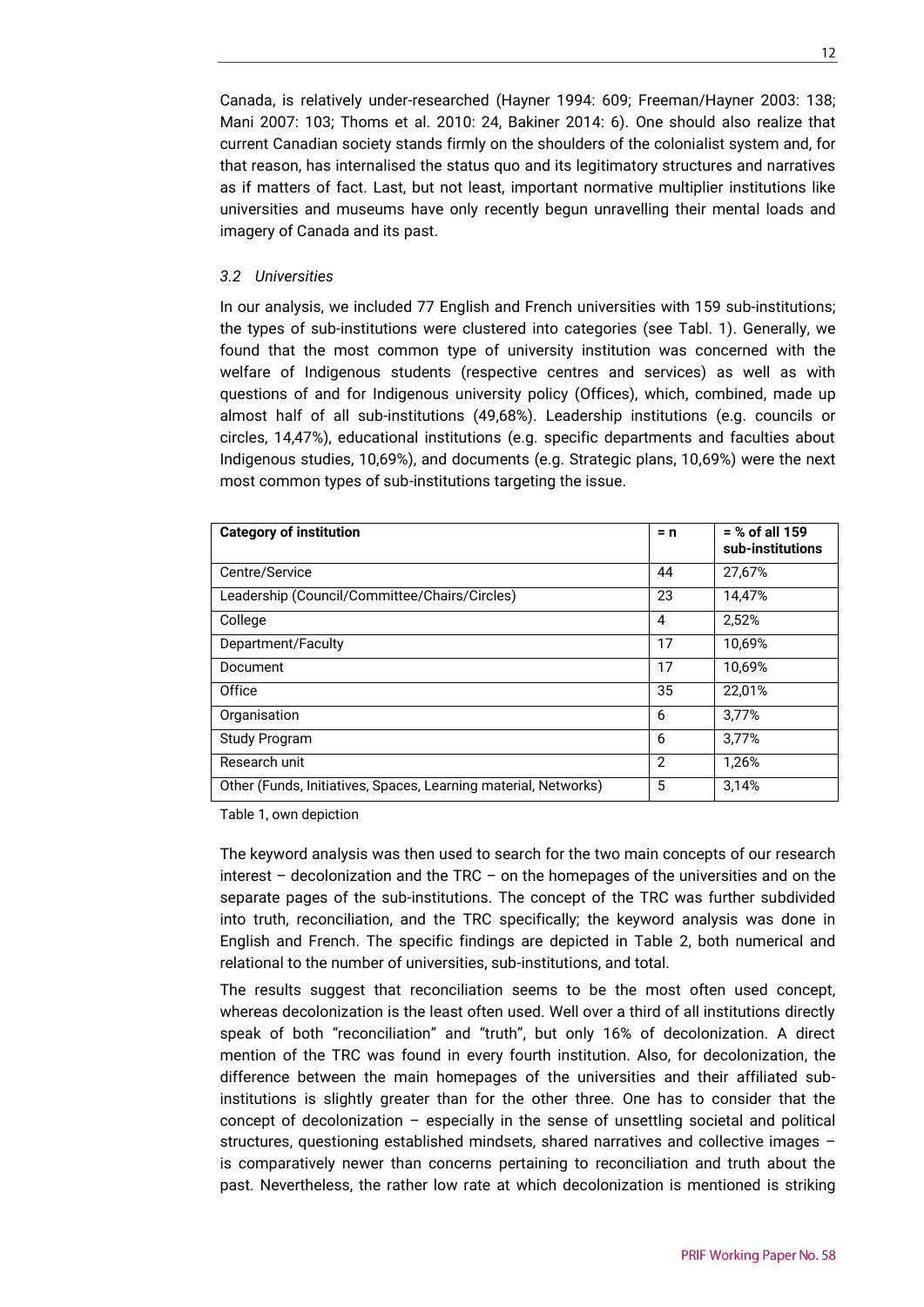when one realizes that this keyword stands for one of the most pertinent and highly topical political challenges in states founded on settler colonialism.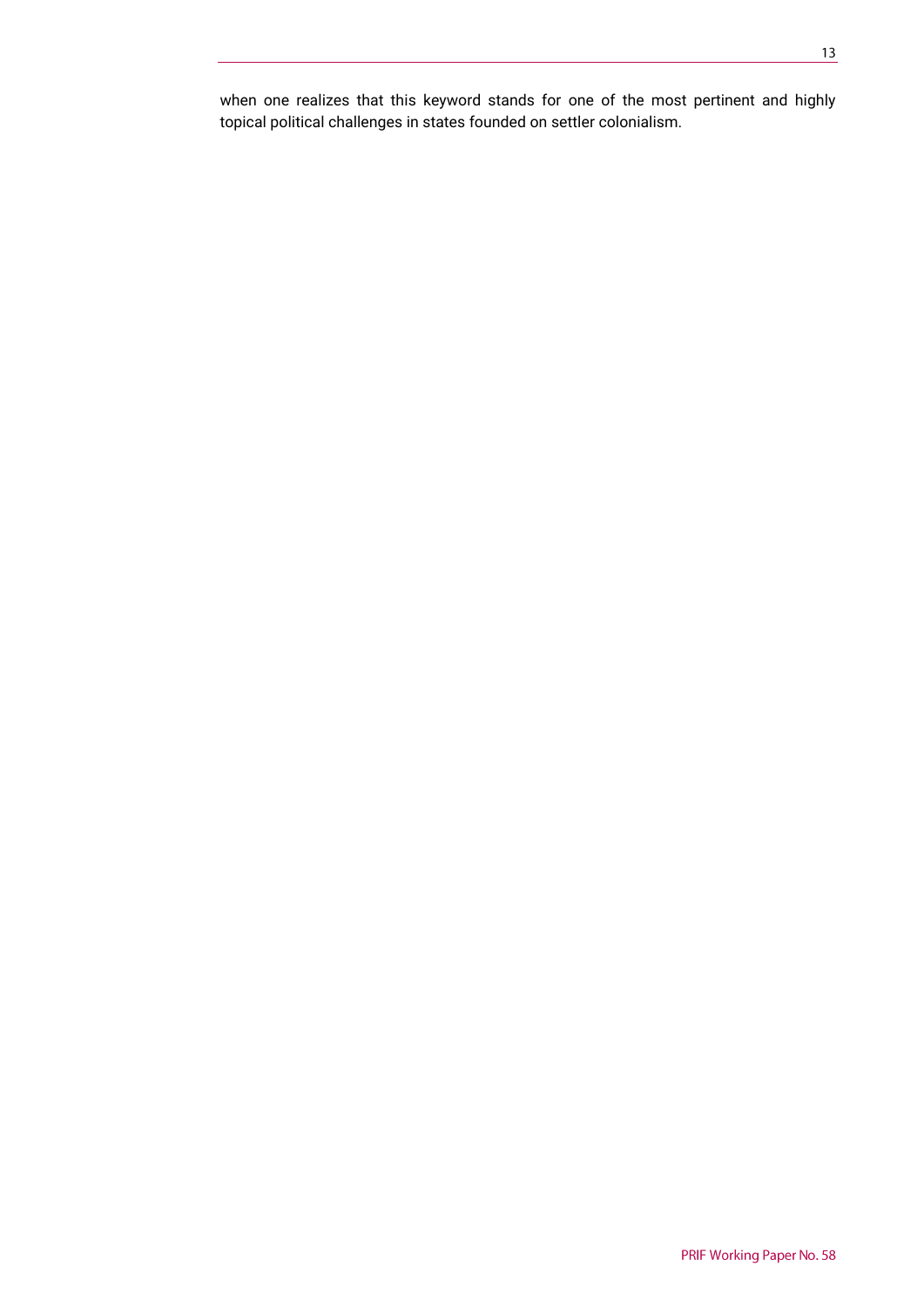| <b>Concept</b>                                  | <b>Decolonization</b> |        | <b>Truth</b> |        | <b>Reconciliation</b> |        | <b>TRC</b> |        |
|-------------------------------------------------|-----------------------|--------|--------------|--------|-----------------------|--------|------------|--------|
|                                                 | $= n$                 | $=$ %  | $= n$        | $=$ %  | $= n$                 | $=$ %  | $= n$      | $=$ %  |
| Universities (n=77)                             | 5                     | 6.49%  | 23           | 29.87% | 27                    | 35.10& | 14         | 18.18% |
| Sub-institutions (excl.<br>universities, n=159) | 33                    | 20.75% | 63           | 39.62% | 69                    | 43.40% | 49         | 30,82% |
| All institutions (incl.<br>universities, n=236) | 38                    | 16,10% | 86           | 36,44% | 96                    | 40.68% | 63         | 26,69% |

Table 2, own depiction.

Generally, the main concept of the TRC (composed of truth, reconciliation, and the TRC itself) is significantly more present than the concept of decolonization, both for the main universities and their sub-institutions. Furthermore, the sub-institutions generally mention all of the concepts more often than the main university homepages, which could be explained by the fact the 159 sub-institutions that we included in the data were already, at least to some degree, concerned more specifically with matters of First Nations, Métis, and Inuit. Still it is interesting that of the 77 universities we analysed, only 5 speak directly of decolonization, and only 14 mention the TRC prominently on their main homepage. Less problem loaded concepts such as truth and reconciliation are more often used possibly due to the fact that both *can*, but do not necessarily have to, relate to the explicit context of colonial violence, residential schools and the TRC, and to a practice of critique.

# <span id="page-14-0"></span>*3.3 Museums*

<u>.</u>

As was mentioned in describing the research design, we conducted an in-depth-analysis of 19 individual museums of the 40 originally included in the data sample. The decision for the selected 19 museums was based on the popularity and position of the museums as important multipliers (i.e. the Royal museums), and on expected relevant results due to their special focus (i.e. the Canadian Museum for Human Rights). Furthermore, archives were also included. Archives are fundamentally different from museums and art galleries in that they do not speak to the same broad audience as museums, but they are relevant as authoritative infrastructures of knowledge. It is therefore extremely interesting for our analysis to see how the archived knowledge is framed and explained to be of concern, whose knowledge is in- or excluded, as well as if and how gaps are dealt with. The institutions, their locations, and the results, in relation to the analytical matrix, are depicted in Table 3. As was mentioned in 3.1, we initially checked whether the institutions (a) communicated a territorial acknowledgement<sup>2</sup>, (b) referred directly to the TRC, (c) acknowledged the colonial settler history (and their own role within it), and (d) explicitly informed about policies concerning restitution<sup>3</sup> or repatriation.<sup>4</sup> The results are contained in a descriptive fashion in Table 3; however, the concepts and their implications cannot be caught with a mere numerical analysis. For this reason, we explain our findings in further detail and with some examples on the following pages.

Overall, we found that the museums, galleries, and archives were located on a spectrum from relatively high to rather low engagement with the topic of decolonization. According to our data, among the most engaged museums are, for example, the Canadian Museum of Human Rights and the Royal Museum of British Columbia. Among the least engaged

<sup>2</sup> A land or territorial acknowledgement recognizes the continued connection of Indigenous people to the respective territory.

<sup>3</sup> An act of restoring or a condition of being restored, here especially the return of objects to their rightful owner(s), often individuals.

<sup>4</sup> The act or process of restoring or returning someone or something to the country of origin, allegiance, or citizenship.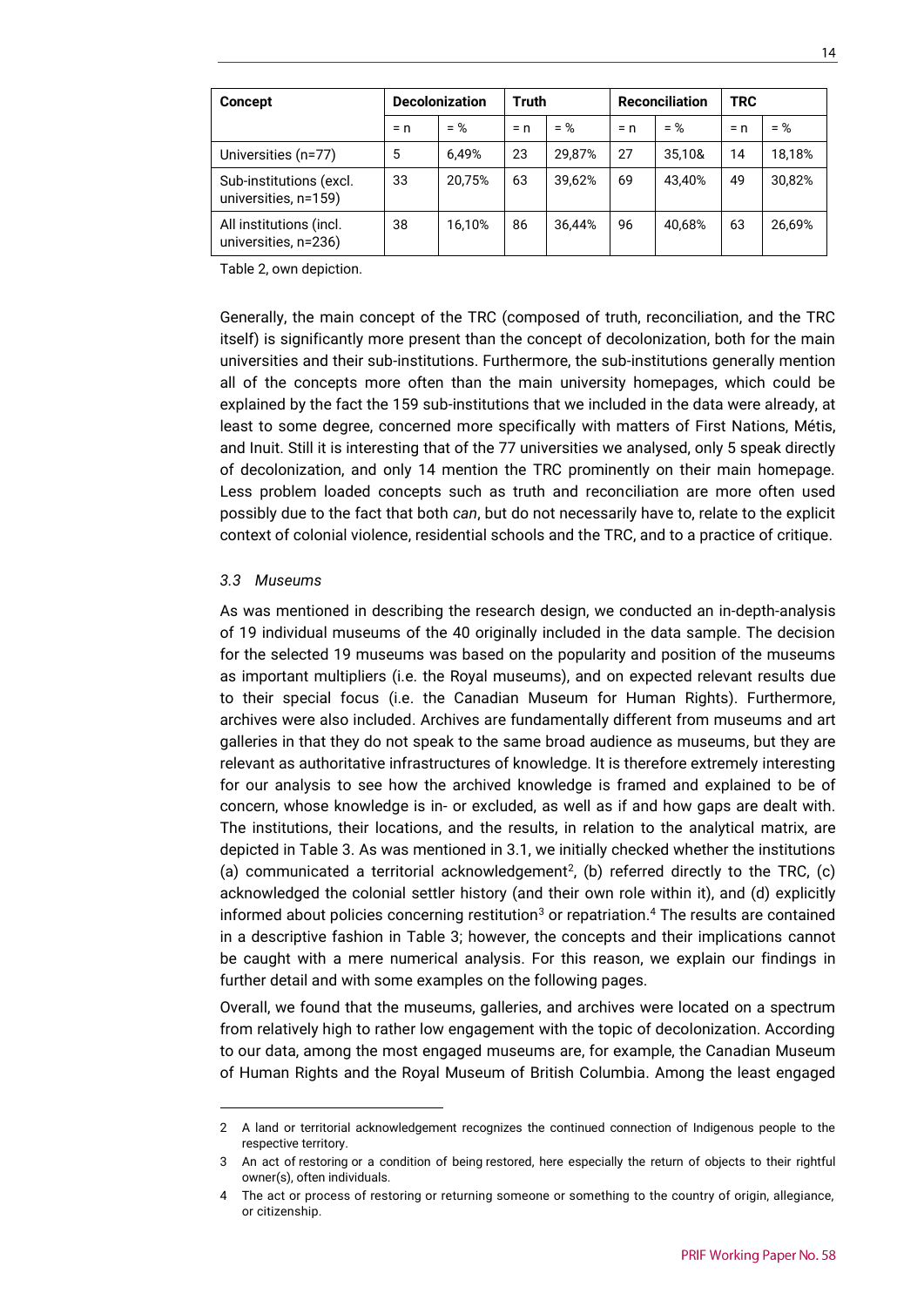are, among others, the Royal Saskatchewan Museum and the Museum of Natural History. Almost three quarters of our museum sample (73,68%) did acknowledge the Indigenous territory their institution is situated on, with varying degrees of prominence in positioning, either very prominent on the homepage or a little bit more hidden in subpages. Slightly less (72,22%) acknowledged the colonial history of Canada, again, in varying degrees which will be explored in more detail later. About two thirds (63,16%) directly mentioned the TRC in their explanatory sections, either when informing about the institution in general, their policy moving forward, or specific installations. The most ambivalent category was the presence of information about restitution or repatriation policies, which less than half of the museums (44,44%) addressed. The relatively low number in terms of restitution and repatriation policy could be influenced by the fact that museal institutions have varying amounts of artefacts and objects that could be considered for restitution and repatriation; for example, a modern art museum might not have any pieces of artwork that were not given consensually, which is why there would be no need for an explicit restitution policy. Also, such a policy clearly requires much more critical review of the own stock of exhibitions and the questions of provenance than territorial acknowledgement, which was done by three out of four institutions. In effect, restitution and repatriation does seem to be a rather ambivalent subject.

| <b>Institution</b>                  | <b>Location</b>                           | (a)        | (b)       | $(c)$ **   | $(*b)$     | <b>Score</b> |
|-------------------------------------|-------------------------------------------|------------|-----------|------------|------------|--------------|
| <b>TELUS World of Science</b>       | Edmonton, Alberta                         | Yes        | No        | <b>No</b>  | <b>No</b>  | 1/4          |
| Royal Museum of British<br>Columbia | Victoria, British<br>Columbia             | Yes        | Yes       | <b>Yes</b> | <b>Yes</b> | 4/4          |
| Museum of Anthropology              | Vancouver, British<br>Columbia            | Yes        | Yes       | <b>No</b>  | Yes        | 3/4          |
| Canadian Museum of<br>Human Rights  | Winnipeg, Manitoba                        | Yes        | Yes       | <b>Yes</b> | Yes        | 4/4          |
| Manitoba Museum                     | Winnipeg, Manitoba                        | Yes        | Yes       | <b>No</b>  | Yes        | 3/4          |
| The Rooms                           | St. John,<br>Newfoundland and<br>Labrador | Yes        | Yes       | <b>Yes</b> | <b>No</b>  | 3/4          |
| Museum of Natural History           | Halifax, Nova Scotia                      | <b>No</b>  | Yes       | <b>No</b>  | <b>No</b>  | 1/4          |
| Maritime Museum of the<br>Atlantic  | Halifax, Nova Scotia                      | Yes        | <b>No</b> | <b>Yes</b> | <b>No</b>  | 2/4          |
| Art Gallery of Nova Scotia          | Halifax, Nova Scotia                      | <b>Yes</b> | <b>No</b> | <b>Yes</b> | <b>No</b>  | 2/4          |
| Library and Archives Canada<br>LAC* | Ottawa, Ontario                           | Yes        | Yes       | $\theta$   | $\theta$   | $\theta$     |
| Royal Ontario Museum                | Toronto, Ontario                          | Yes        | Yes       | <b>Yes</b> | <b>No</b>  | 3/4          |
| Canadian War Museum                 | Ottawa, Ontario                           | <b>No</b>  | No        | Yes        | <b>No</b>  | 1/4          |
| National Gallery of Canada          | Ottawa, Ontario                           | Yes        | Yes       | <b>Yes</b> | <b>No</b>  | 3/4          |
| Canadian Museum of<br>History       | Gatineau, Québec                          | No.        | Yes       | <b>Yes</b> | Yes        | 3/4          |
| Musée de la civilisation            | Québec, Québec                            | <b>No</b>  | No        | Yes        | Yes        | 2/4          |
| Royal Saskatchewan<br>Museum        | Regina,<br>Saskatchewan                   | <b>No</b>  | <b>No</b> | <b>No</b>  | Yes        | 1/4          |
| Royal Alberta Museum                | Edmonton, Alberta                         | Yes        | No        | Yes        | Yes        | 3/4          |
| Art Gallery of Ontario              | Ottawa, Ontario                           | Yes        | Yes       | <b>Yes</b> | <b>No</b>  | 3/4          |
| Remai Modern                        | Saskatoon,<br>Saskatchewan                | Yes        | Yes       | Yes        | <b>No</b>  | 3/4          |

Table 3, own depiction.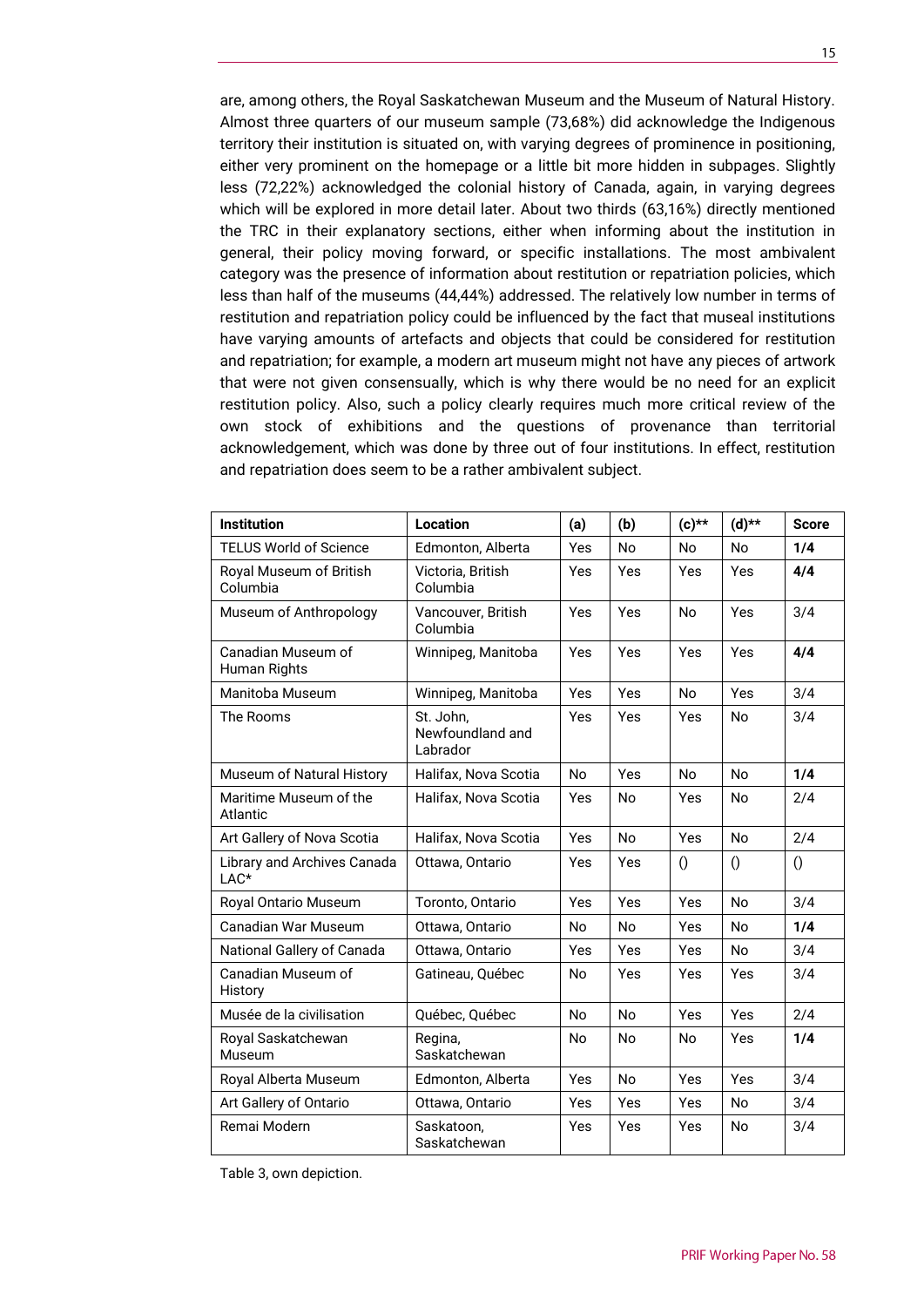\* The LAC was found to be to different from the museums to analyse within the matrix, but still relevant enough for the in-depth analysis.

\*\*Since the LAC is not included in categories (c) and (d), the percentages will be calculated with n=18 instead of n=19 for (a) and (b).

Several relevant aspects became apparent during our in-depth-analysis of the institutions' creation of images , relating to their perceived role within a postcolonial Canada and their legacies from colonial times, for both their Canadian and the international audiences. These aspects will first be described more broadly for all the 19 institutions. To further illustrate the most striking cases from the spectrum we observed, we will then discuss two examples in greater detail. The Canadian Museum for Human Rights will be presented as one of the most positive examples of reflective decolonial museums. The Royal Saskatchewan Museum can serve as an example that is, according to our data, hardly concerned with applying the topic of decolonization to its own practices and message.

#### *Overall*

1

There were several dynamics that we examined in the in-depth analysis that exceed the category scheme of our analytical matrix. We found articulations of policies in written documents, such as Strategic plans (e.g. from the Musée de la civilisation, Québec, the National Gallery of Canada, Ottawa, and the The Rooms, St. John's), reports (e.g. from the Royal Museum of British Columbia, Victoria, and Library and Archives Canada, Ottawa), and handbooks on repatriation and restitution policy (e.g. from the Royal Museum of British Columbia, and the Royal Museum of Saskatchewan, Regina). Among those examples, the report of the Royal Museum of British Columbia especially stands out due to the explicit apology made within the report. The board of directors state that they "apologize for the way the Museum treated the many individuals within our workforce, as well as the communities and Nations we serve" (RBCM Report 2021: 4). This is a rather exceptional incident, at least in our data set.

Connected to this element is the question of the chosen language used in the reports, statements, apologies, and general websites that we examined. The Royal Alberta Museum in Edmonton stood out positively with their description of an exhibit, the Manitou Asinîy meteorite, which was stolen by a missionary in the  $19<sup>th</sup>$  century, in the sense that the choice of words reflected a very critical understanding of colonial Canadian history.<sup>5</sup> Other institutions were less critical, for example in their description of themselves as caretakers of Indigenous culture. The Manitoba Museum for example describes its role as being "a trusted keeper of Indigenous artefacts, and as a partner in the sharing of Indigenous stories<sup>"6</sup>. The choice to speak of "immigrants"7rather than the "settlers", too, is a rather problematic example of a poor, unreflected choice of words – or maybe an intentional statement against the decolonization impetus.

Another interesting stance we found was the combination of anti-Indigenous and anti-Black discrimination strategies into one, e.g. the commitment of the Royal Ontario Museum to "deepen our relationships with Indigenous, Black and People of Colour communities in authentic and sustained ways"<sup>8</sup>. Or the combined tribute to "Black and

<sup>5</sup> https://royalalbertamuseum.ca/cultural-studies/indigenous-studies/manitou-asiniy (last accessed 29.05.2022).

<sup>6</sup> https://manitobamuseum.ca/about-us/indigenous-connections (last accessed 29.05.2022).

<sup>7</sup> https://manitobamuseum.ca/about-us/indigenous-connections (last accessed 29.05.2022).

<sup>8</sup> https://www.rom.on.ca/en/about-us/toward-greater-inclusion-and-equity-at-the-rom (last accessed 29.05.2022).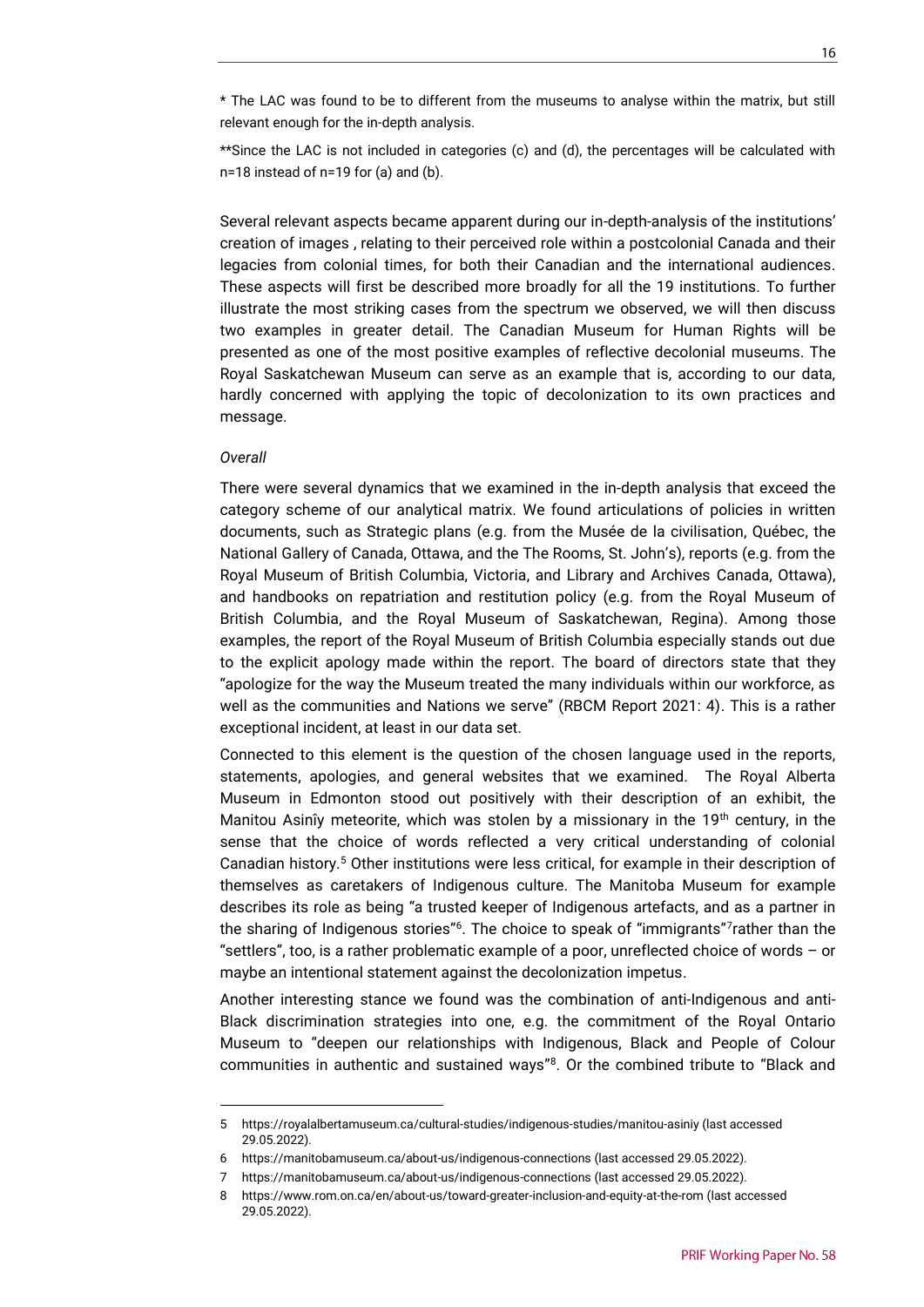Indigenous voices [that] can be found throughout this major exhibition, acknowledging the slave trade and Dutch colonial project" in the National Gallery of Canada (Suda 2021). Additionally, some institutions follow alternative strategies to restitution and repatriation, namely loan procedures, eased access to Indigenous artefacts for the respective communities, and financial support for mobility to visit the museums<sup>9</sup>. While this can, of course, be criticized as a feebler option compared to full restitution, it does acknowledge the economic gaps between Indigenous and non-Indigenous visitors of Canadian museums and shows an effort to at least partially bridge this division. It may also be part of a conscious recognition policy to aim at the continuation of exhibitions, which comprise substantial elements from a diversity of Indigenous population groups, that may, in the case of full restitutions, be dispersed. We will now present selected institutions in more detail, in order to illustrate what the spectrum of commitment means concretely.

# *Canadian Museum for Human Rights, Winnipeg, Manitoba*

The Canadian Museum for Human Rights (CMHR) was opened in 2014, is situated in Winnipeg, Manitoba, and is "the first museum solely dedicated to the evolution, celebration and future of human rights."<sup>10</sup> Due to this extraordinary predisposition, we expected the museum to score high in our analytical matrix and our in-depth analysis; both of these expectations were met. The CMHR, its mission and work towards the decolonization of Canada, will therefore be discussed in more detail. It shows a constructive example of how postcolonial reconciliation work may be fostered by a museum.

The CMHR was, apart from the Royal Museum of British Columbia, the only institution of the 19 we examined that fulfilled all four criteria: the territorial land acknowledgement is not only present throughout the webpage, it is part of the museums history and architecture: "The Canadian Museum for Human Rights is located on ancestral lands, on Treaty 1 Territory. The Red River Valley is also the birthplace of the Métis. We acknowledge the water in the Museum is sourced from Shoal Lake 40 First Nation", it reads on the homepage.<sup>11</sup> The CMHR states that "[f]or thousands of years, Indigenous people followed its waterways for peacemaking, dialogue and trade. Today this ancestral land stands as a National Historic Site and the home to the Museum." <sup>12</sup> While the museum was constructed, a prior archaeological excavation, a thorough discussion concerning the treatment of the objects found in the unearthing, and a deposit of traditional medicine bags, were undertaken to ensure the appropriate construction of the building on the Treaty 1 territory.<sup>13</sup>

Both the TRC and the residential schools history are part of the education covered by the CMHR. A permanent exhibition called "Truth and Reconciliation" not only discusses the legacy of the IRSS, but contains items created by residential school survivors and ceremonial objects, such as the Bentwood  $Box<sup>14</sup>$  that was displayed at the CMHR until 2017<sup>15</sup>. Through this exhibit, the museum visualizes the process of truth seeking and finding as well as reconciliation, which helps integrate the work of the TRC from 2008 to

1

<sup>9</sup> https://moa.ubc.ca/indigenous-access-and-engagement/ (last accessed 29.05.2022).

<sup>10</sup> https://humanrights.ca/about-us (last accessed 29.05.2022).

<sup>11</sup> https://humanrights.ca/about/the-building (last accessed 01.06.2022).

<sup>12</sup> https://humanrights.ca/about/our-history (last accessed 29.05.2022).

<sup>13</sup> https://humanrights.ca/about/architecture (last accessed 29.05.2022).

<sup>14</sup> "The Bentwood Box is a lasting tribute to all residential school survivors. The sacred box and the items in this collection are deeply personal symbols of their experience." https://nctr.ca/exhibits/bentwood-box/ (last accessed 29.05.2022).

<sup>15</sup> https://humanrights.ca/exhibition/truth-and-reconciliation (last accessed 29.05.2022).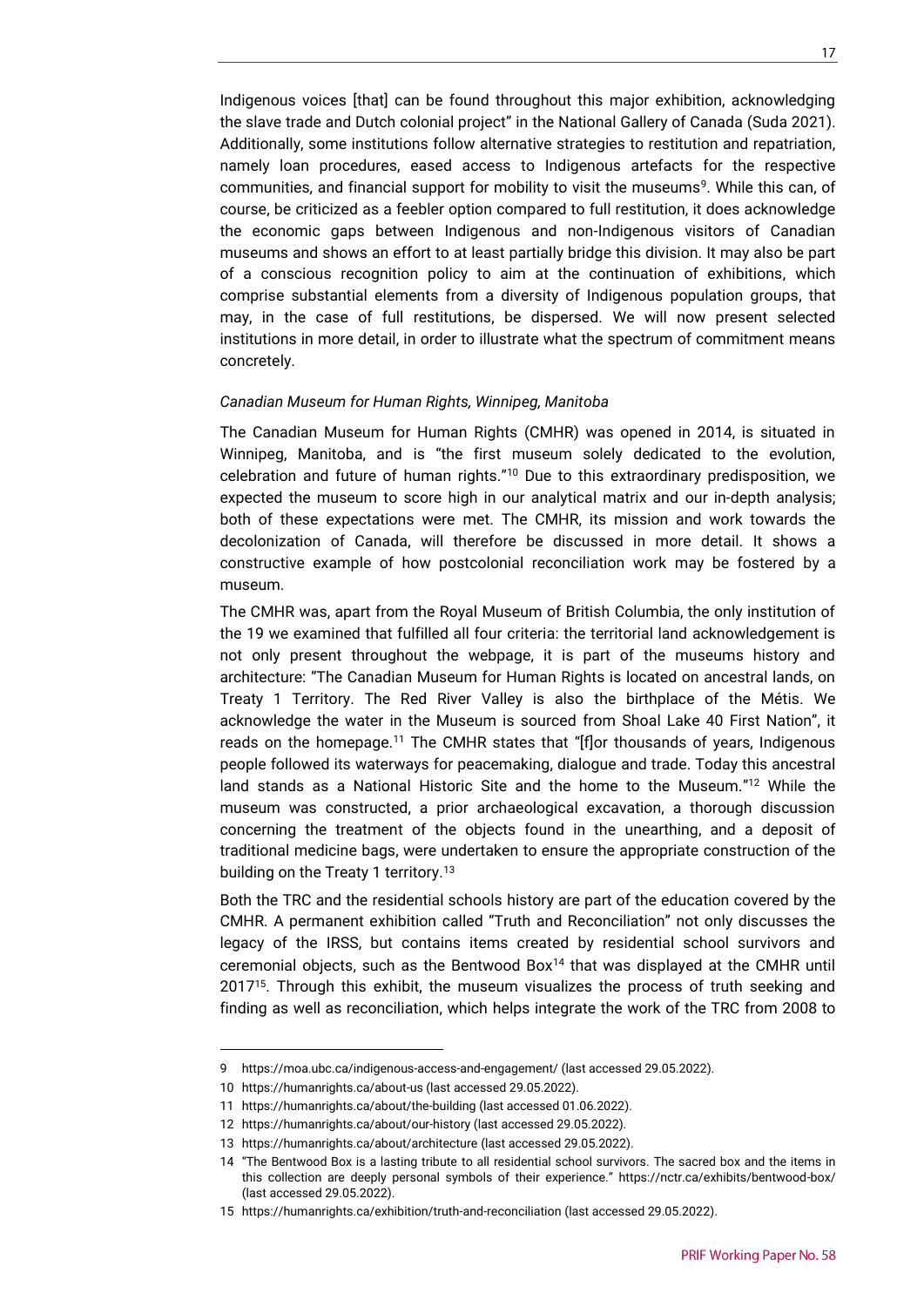2015 into Canadian history, but it also educates Canadians and non-Canadians about the IRSS and the TRC. Several other physical exhibits and online sources add to this collection of knowledge and art, which exceeds the mere "referral to the TRC" that was our analytical criterion to find out about acknowledgements. In terms of the violent colonial history and its role within that history, the CMHR proved to be the most critical institution in our data set. In the code of conduct, the museum describes the colonial experience in Canada, which it understands as ongoing until today, as a genocide – not "just" as the cultural genocide the TRC certified but a genocide – in which the residential schools were "a key component"<sup>16</sup> (see Mannitz/Drews 2022).

CMHR curator Karine Duhamel describes the ongoing "abusive colonial relationship" and argues that although the museum is working towards reconciliation, it "will always be an unfinished journey" (Duhamel 2017). Furthermore, she mentions reparation as a means to facilitate the successful process of reconciliation (Duhamel 2017). In another piece, Duhamel explicitly states that "reconciliation is a collective responsibility and one that all Canadians share, regardless of background or outlook" and that Canada has "a moral responsibility to articulate its principles, in practice" (Duhamel). Furthermore, the museum acknowledges ongoing and systematic racism in Canada and within itself<sup>17</sup>; the CMHR has an extensive and transparent strategy as well as resources to combat this problem as an institution, through the aforementioned exhibitions and learning material, but also through policies such as content review systems, a Diversity and Inclusion Committee, anti-racism and inherent bias training, public apologies for mistakes, as well as reviews and regular reports about the progress achieved in these matters.<sup>18</sup>

We can conclude that not only the official museum mandate, but its practical way of addressing the museum's subject and the leadership within the institution thoroughly acknowledge and educate about the violence inherent in Canadian settler colonialism, and reflect on the CMHR's role within this context. The work is directed both 'inwards' to the Canadian society and 'outward' to the international audience, which is supported by curator Duhamel's argument that "the eyes of the world are on us" (Duhamel).

# *Royal Saskatchewan Museum, Regina, Saskatchewan*

The Royal Saskatchewan Museum (RSM) in Regina, Saskatchewan, was founded in 1906 as *the* Provincial Museum; its mandate is the appreciation of and teaching about Canadian natural and cultural heritage. Specifically, the museum collects, interprets, and supports knowledge of natural history and Indigenous culture in Saskatchewan. <sup>19</sup> We include the RSM with a more detailed analysis because of its size and importance for Saskatchewan and Canada in general, but also because some of its initiatives, e.g. the Indigenous Studies program and the First Nations Gallery, indicated that the museum includes some pertinent initiatives. However, with our in-depth analysis we found that the RSM's attention to decolonial work is rather low compared to other institutions. We exemplify this by discussing in what ways the RSM lacks decolonial structures that other museums possess nowadays. It is important to note, however, that the RSM is far from representing an utmost "negative example" of a museum of natural history and culture. The TELUS, the Museum of Natural history, and the Canadian War Museum scored equally in our analytical matrix, and when measured against the CMHR approach, almost all of the institutions in our analysis could actually do a lot more in the fields of decolonization and reconciliation work.

<u>.</u>

<sup>16</sup> https://humanrights.ca/code-of-conduct (last accessed 29.05.2022).

<sup>17</sup> https://humanrights.ca/about/toward-greater-inclusion-and-equity (last accessed 29.05.2022).

<sup>18</sup> https://humanrights.ca/about/toward-greater-inclusion-and-equity (last accessed 29.05.2022).

<sup>19</sup> https://royalsaskmuseum.ca/about (last access 29.05.2022).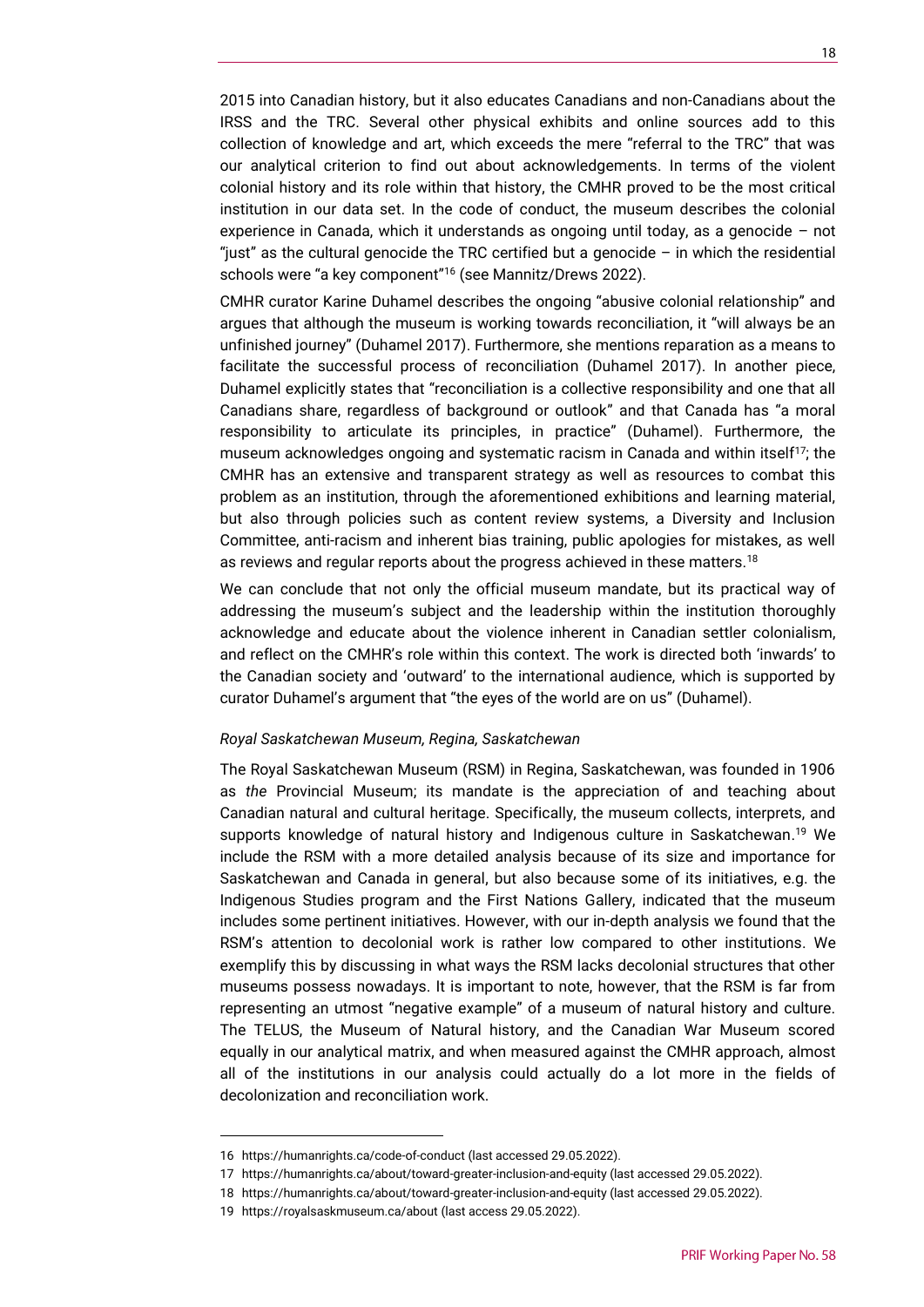The RSM does not have a territorial land acknowledgement prominently positioned on their website, which is rather unusual for such an institution. It does articulate that "the RSM's mandate falls within areas that are guided by Treaty Nos. 2, 4, 5, 6, 8, and 10" and that "[w]e [the Museum] acknowledge the land in an act of reconciliation to those whose traditional territories we are on".<sup>20</sup> However, this is merely written down under a subcategory in the area of Indigenous Studies, namely the "Job Opportunity" subpage. This is an unusual and quite odd placement for a territorial acknowledgement and appears as if it was an obligatory statement but preferred to remain hidden. The TRC is not explicitly mentioned throughout the website. The RSM did schedule an event for May 2022, called "Tanya Talaga: Reconciliation and Our Shared Future" in which Talaga "shares Indigenous stories from across Canada and the world, humanizing the legacy of residential schools and colonization and sharing her hope for a more inclusive and equitable future". <sup>21</sup> However, a single event about reconciliation and residential schools differs fundamentally in terms of the educational impact and long-term decolonization efforts from, e.g. permanent exhibitions. Strikingly, throughout the areas of Indigenous Studies and the First Nations Gallery, not once is the term "colonization" (or "decolonization") used.<sup>22</sup> All of these features resulted in no score for the categories of territorial acknowledgement, referral to the TRC, and acknowledgement of colonial history.

The RSM does, however, have a rather extensive restitution policy. The "Repatriation and shared stewardship" policy acknowledges the importance of sacred and culturally sensitive objects and artefacts; furthermore, there are resources available about the policy and procedures as well as documents to request viewing and action (i.e. shared stewardship, repatriation, replication, or temporary storage) $^{23}$ . This extent of the repatriation policy is relatively high compared to other institutions in our analysis and exceeded our expectations in terms of accessibility and depth of restitution policy.

Generally, we found that the language used by the RSM when educating about Indigenous peoples and the process of the North American colonization was explicitly neutral and non-confrontational. As was discussed in Chapter 2, the treaty making process was far from unproblematic; however, the RSM speaks very little of the controversial aspects of colonial legality. Facts are mentioned without much comment as to how the Numbered Treaties and the Indian Act were integral to the settler colonial practise, and no information is given about the aftermath of settler colonial legality, the Indigenous struggle against it and the modern implications of both the Numbered Treaties and the Indian Act. <sup>24</sup> This creates, in our understanding, a narrative of colonialism (even without naming it) as if a past history, something that can be explained within a few paragraphs, rather than a lived and lasting reality. This is coherent with the non-existence of acknowledgement of the RSM as a truly colonial institution, which is in itself logical; if colonialism is not explicitly described, an acknowledgement of the own role within it can also be avoided.

The RSM does not position itself clearly as an institution with the mission to educate about colonial harm, neither towards Canadian, nor towards the international audience. In that, it differs significantly to both the CMHR and other institutions of our analysis. There

1

<sup>20</sup> https://royalsaskmuseum.ca/research/indigenous-studies/job-opportunity (last accessed 29.05.2022).

<sup>21</sup> https://royalsaskmuseum.ca/visit/events/tanya-talaga-reconciliation-and-our-shared-future (last accessed 29.05.2022).

<sup>22</sup> https://royalsaskmuseum.ca/research/indigenous-studies, andhttps://royalsaskmuseum.ca/visit/exhibits/first-nations-gallery (last accessed 29.05.2022).

<sup>23</sup> https://royalsaskmuseum.ca/research/indigenous-studies/repatriation-and-shared-stewardship (last accessed 29.05.2022).

<sup>24</sup> https://royalsaskmuseum.ca/visit/exhibits/first-nations-gallery (last access 29.05.2022).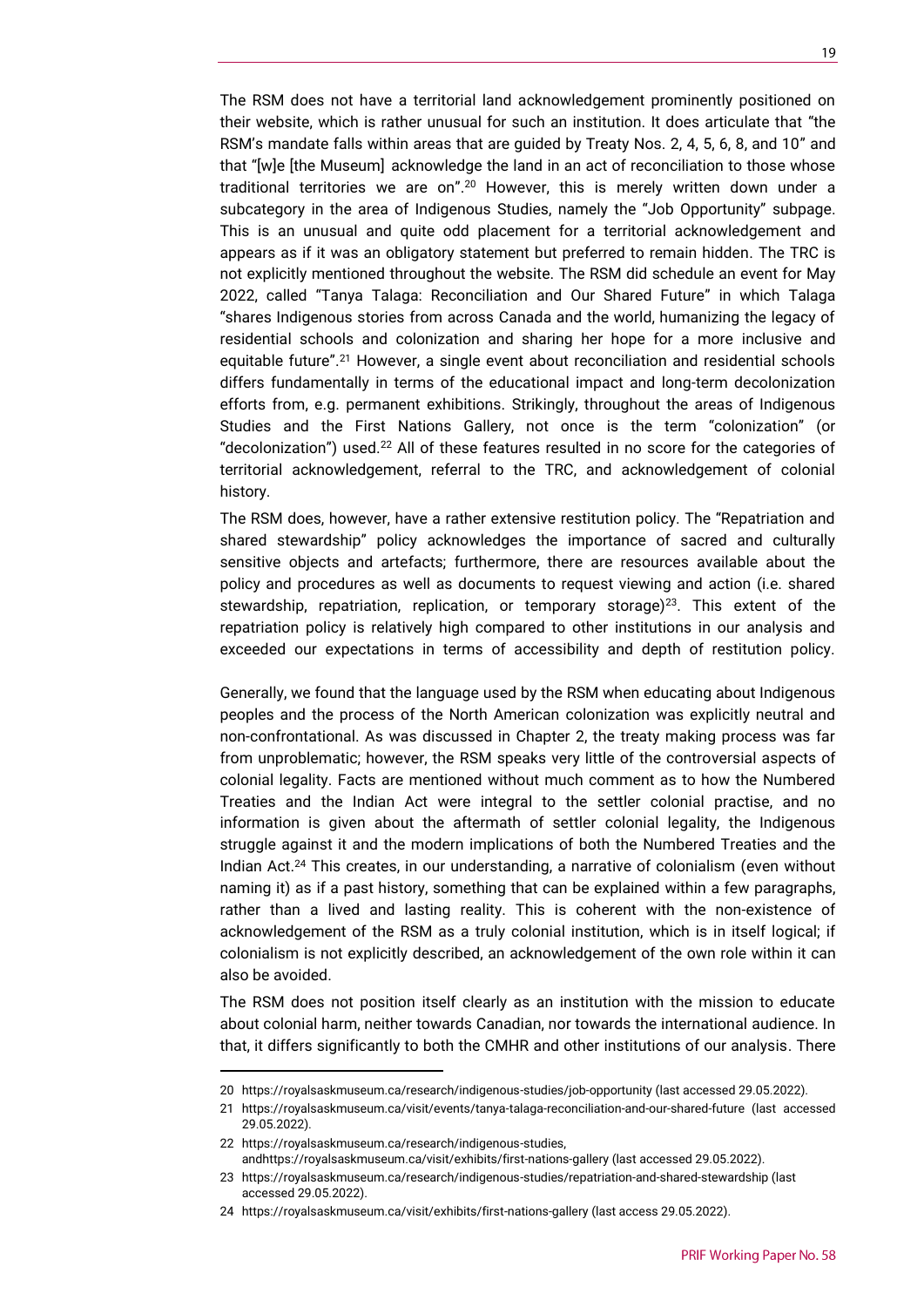is a lack of initiatives specifically about the TRC, the IRSS, reconciliation, and colonialism in general. Yet another interesting aspect that is unique to the RMS is the inscription on the front of the museum which became an issue "at the centre of talks about whether it 'whitewashes' the contributions of Indigenous people" (White-Crummey 2021) in 2021. The inscription reads, "This museum of natural history is dedicated to the honour of all the pioneers who came from many lands to settle in this part of Canada, a tribute to their vision, toil and courage which gave so much to Saskatchewan and this nation" (White-Crummey 2021). This is problematic for several reasons. Firstly, by focusing on "pioneers", i.e. settlers and colonizers, it simultaneously excludes peoples who lived in Saskatchewan before, i.e. the Indigenous. Secondly, it ignores the contribution and, indeed, the indispensability of Indigenous peoples for settler survival during the early phase of colonization. Thirdly, "visions, toil and courage" paints an incorrectly positive picture of the reality of the colonization of Canada, which was, at least partially, far from "courageous".

In conclusion, the RMS is surely not an antithesis to the CMHR; as was mentioned earlier, decolonization processes and initiatives do not take the shape of one-size-fits-all solutions but are a spectrum with various possible strategies. However, the RMS stands out to a remarkable extent insofar as there is no clear and prominent territorial acknowledgement, no reference to the TRC, no critical contextualization of Canadian settler colonialism, nor a reflective self-positioning within that history. These are substantial omissions for a state institution that is tasked with educating about Canada's natural and cultural heritage, that hosts a First Nation Gallery, and entertains an Indigenous Studies program.

# <span id="page-20-0"></span>4. CONCLUSIONS

Using the example of Canada, our study has firstly explained the deep and lasting impact of settler colonialism: The colonial system imposed by Britain onto the Indigenous peoples of Canada had severe effects on the social fabric, the culture, the religion, the political systems, and the rights of Indigenous peoples. This system, too, altered the gender norms and the agency of Indigenous women. We have secondly reviewed recent efforts to address the legacies of colonization in crucial Canadian state institutions, namely universities and museums, with an aim of decolonization and reconciliation.

Education institutions and museums represent important communication interfaces and production sites of collective narrations and self-images. As shown by Benedict Anderson (1983), states engage in the construction of particular "imagined communities" with the help of national histories and representations of the collective in order to legitimate and reproduce the existing political and social structures. In colonial states, and settler colonial states in particular, this regularly meant the construction of narratives that emphasise the greatness of the colonizers, their role as bringers of civilization, and the like. National holidays celebrating battles won against the Indigenous, monuments depicting successful military conquerors, or national museums which celebrate the spirit of the settlers are typical examples of how this has traditionally been symbolized and conveyed. The violence perpetrated in the context of colonization was usually left out from such images, or expressed in terms that conceal the intrusive conditions which led to, e.g. an uprising of local populations that was allegedly heroically put down, in the first place. This is the case in Canada as well. The traditional myth of the "'benevolent' colonization" (Nagy 2013: 63) stands in stark contrast to the structural racism and violence that became established with settler colonialism.

Such notorious euphemisms and blindness vis-à-vis the ugly sides of the own history have increasingly come under attack and were, in many cases, replaced with more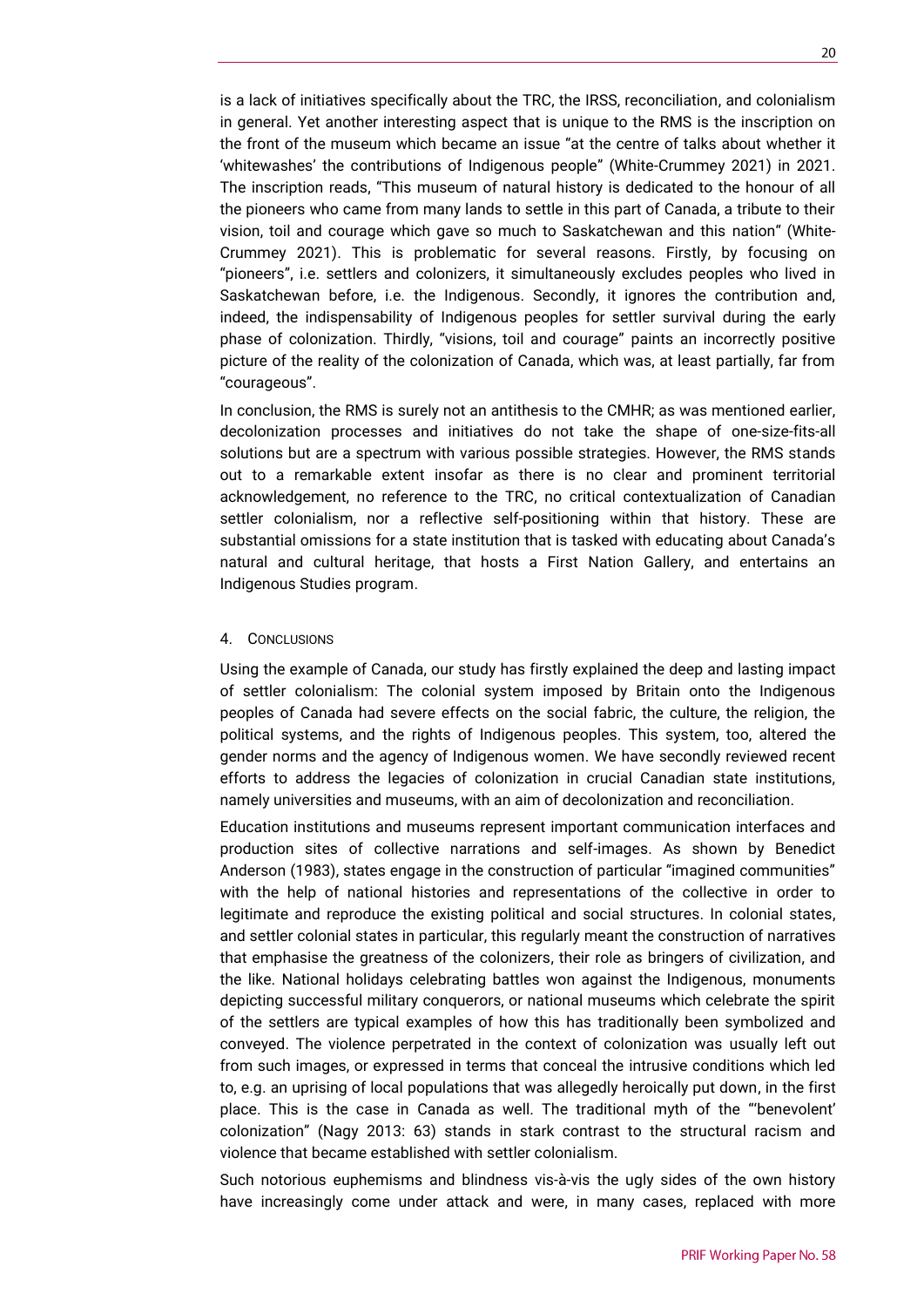balanced, more honest, and more humble accounts. The sociology of race and ethnic relations and post-colonialism as a critical theory have raised discussions which contributed to this change. Tom Bentley explains the shift as one consequence of "an age of apparent cosmopolitan liberal empathy. That is the very narrative that once furnished the colonising state's desired national imagery are now out of tune with the liberal pitch for legitimacy. In this way, it seems, that former colonising states are torn (…) between two apparently irreconcilable impulses: the conventional propensity for aggrandising plotlines and the reassessment and denouncement of atrocity" (Bentley 2016: 3). It is important to note that this whole theme is not 'merely' an issue of storytelling but that it rests on the assumption that recognition of the moral wrongs and reconciliation are necessary to break cycles of violence and to develop more peaceful relations between groups and/or nations. To make this work it needs political action, institutional embedding, and a fundamentally different mindset from those which inform colonialism.

In his essay collection "Decolonising the Mind", Ngugi wa Thiong'o (1981) precisely describes the violence of the colonial exploitation: colonialism as imposing its control of the social production of wealth through military conquest and subsequent political dictatorship. However, he stresses that the most important area of domination concerns the mental universe, the control through culture, of how people perceive themselves and their place in the world. When Ngugi was born, his homeland Kenya was a British settler colony. The country gained political independence in 1963. But does that mean it's been 'decolonized'? Ngugi's work points to the fact that national sovereignty is not the only dimension to consider when conceptualizing decolonization, but there are also the social, economic, spiritual, cultural, and lingual legacies (see also Ogot & Ochien 1995). Ngugi develops his argument on grounds of a former settler colony that was 'decolonized' in formal political terms: British rule in Kenya terminated 60 years ago. Decolonization attempts in countries where colonial perpetration has never been disrupted in that way partly require the same, but also distinct and additional considerations. This is exactly why our paper focused on a settler colonial state that has declared its willingness to do exactly that. This situation is now a task for Canadians to work on. As Justice Murray Sinclair said, reconciliation is a Canadian, not an Aboriginal, problem (Go/Douglas 2015).

With our review of the approaches undertaken by certain Canadian state institutions we wanted to explore what it means practically to decolonize the troubled relationships between Indigenous populations and the descendants of settlers. Given that a Truth and Reconciliation Commission was active until 2015 and released a detailed catalogue of calls to action  $-$  seven years ago already  $-$  the results appear sobering. Higher education institutions have installed infrastructures that cater explicitly for Indigenous students, and in view of the social and economic divides that run along this boundary, this is not to be condemned but can be regarded an empowerment strategy. The more students from Indigenous backgrounds get access to higher education, the more likely they will be able to take part in Canada's world of employment, in bodies of political representation, and so on. Their inclusion in formal education tracks does, however, not per se imply a reassessment of Canada's colonial history, nor does it revalue the knowledge and heritage of their forebears. To what extent these dimensions are also addressed in university programs (e.g. by revised curricula, systematic inclusion of postcolonial theory and practice in teaching, construction of non-discriminatory history narrations etc.) lies beyond the scope of our exploration and would require extensive analyses.

The question whether reconciliation and decolonizing activities can be observed was easier to answer in the realm of museums; although, of course, with the reservation that an online research meets limitations. We found a spectrum of activities applied across the country that reflect different dimensions of the challenging task to confront Canada's violent history. We have also found project strategies dealing with this past and its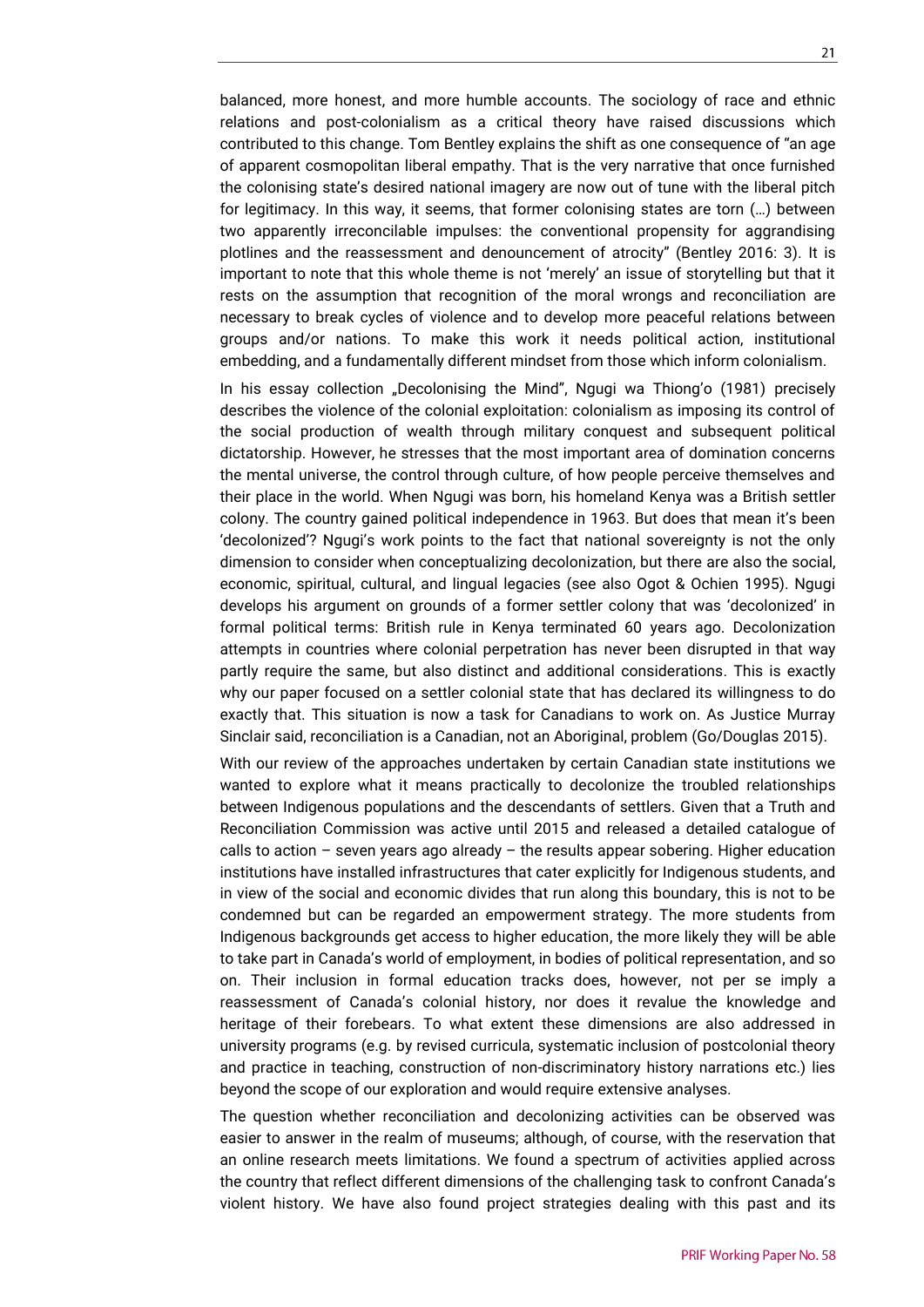present consequences in such a way that it may lead to a more equal footing for different population groups. The wide variance that we illustrated, with more detailed analyses of the published policies of two museums, shows that the will to scrutinize the impact of settler colonialism is not a given but contested, also among curators and other responsible key actors. That is not surprising. The entangled history of violence, diverging historical narratives, struggles for power and other contested resources, structural imbalances, and conflicting social identities filter through all levels of Canadian society. In terms of a necessary practice research on the feasibility of overcoming the legacies from the past, it will be important to follow up on the everyday effects that the different strategies render for the envisioned project of reconciling relations.

#### <span id="page-22-0"></span>5. SOURCES

- Albers, Gretchen (2015). "Treaties 1 and 2". *The Canadian Encyclopedia*.
	- https://www.thecanadianencyclopedia.ca/en/article/treaties-1-and-2 (last accessed 28 May 2022).
- Anderson, Benedict (1983). Imagined Comunities. Reflections on the Origin and Spread of Nationalism. London: Verso.
- Barker, Joanne (2008). Gender, Sovereignty, Rights: Native Women's Activism against Social Inequality and Violence in Canada. *American Quarterly*, 60 (2), 259–266.
- Bentley, Tom (2016). Empires of Remorse. Narrative, postcolonialism ans apologies for colonial atrocity, London: Routledge.
- Benton, Lauren (1999). Colonial Law and Cultural Difference: Jurisdictional Politics and the Formation of the Colonials State. *Comparative Studies in Society and History*, 41 (3), 563–588.
- de Bruin, Tabitha (2013). "Indian Residential Schools Settlement Agreement". *The Canadian Encyclopedia*. https://www.thecanadianencyclopedia.ca/en/article/indian-residential-schoolssettlement-agreement (last accessed 28.05.2022).
- Byrne, Sean/Clarke, Mary Anne/Rahman, Aziz (2018). Colonialism and Peace and Conflict Studies, in: Peace and Conflict Studies 25:1, https://nsuworks.nova.edu/pcs/vol25/iss1/1/ (last accessed 3.06.2022).
- Carter, Sarah (2006). "Transnational Perspectives on the History of Great Plains Women: Gender, Race, Nations, and the Forty-ninth Parallel". In:
- *One West, Two Myths II – Essays on Comparison*. ed. Higham, C.L./Thacker, Robert. Calgary: University of Calgary Press. 85–114.
- Cavanagh, Edward/Veracini, Lorenzo (2013). Editors statement, Settler Colonial Studies, 3:1, 1, DOI: 10.1080/18380743.2013.768169.
- Cavanagh, Edward/Veracini, Lorenzo (2017) (eds). *The Routledge Handbook of the History of Settler Colonialism*. London: Routledge.
- Duhamel, Karine (2022). "Why reconciliation? Why now?". *Canadian Museum for Human Rights – Stories*. https://humanrights.ca/story/why-reconciliation-why-now (last accessed 28.05.2022).
- Duhamel, Karine (2017). "Truth and reconciliation: What's next?". *Canadian Museum for Human Rights – Stories*. https://humanrights.ca/story/truth-and-reconciliation-whats-next (last accessed 28.05.2022).
- Faith, Karlene/Gottfriedson, Mary/Joe, Cherry/Leonard, Wendy/McIvor, Sharon (1990). Native Women in Canada: A Quest for Justice. *Social Justice* 17 (3/41), 167–188.
- Filice, Michelle (2016a). "Numbered Treaties". *The Canadian Encyclopedia*. https://www.thecanadianencyclopedia.ca/en/article/numbered-treaties (last accessed 28.05.2022).
- Filice, Michelle (2016b). "Treaty 3" *The Canadian Encyclopedia*. https://www.thecanadianencyclopedia.ca/en/article/treaty-3 (last accessed 28.05.2022).
- Go, Avvy/Douglas, Debbie (2015). "Truth and Reconciliation It is Up to All of Us". *Ontario Council of Agencies Serving Immigrants.* https://ocasi.org/truth-and-reconciliation-–-it-all-us (last accessed 28.05.2022).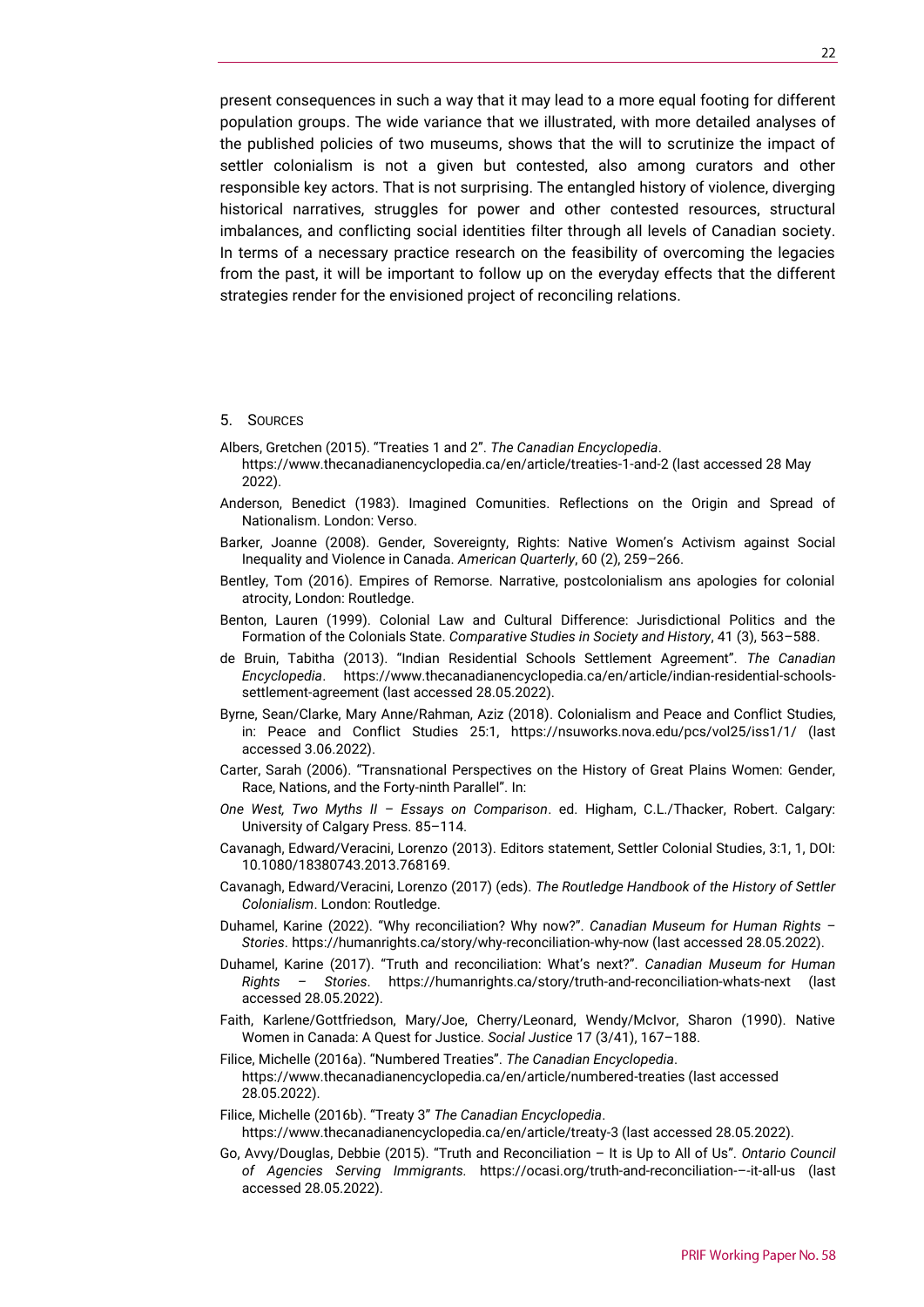- Indian Residential School Settlement Agreement (2016). "Draft, Schedule N." *Residential School Settlement Official Court Notice*, https://www.residentialschoolsettlement.ca/SCHEDULE\_N.pdf (last accessed 28.05.2022).
- Jensz, Felicitiy (2012). Missionaries and Indigenous Education in the 19th Century British Empire. Part II: Race, Class, and Gender, in: History Compass 10:4, pp. 306–317.
- Kirkness, Verna (1987). Emerging Native Woman. *Canadian Journal of Women and the Law*, 2 (2), 408–415.
- Korneski, Kurt (2008). Race, Gender, class, and colonial Nationalism Railway Development in Newfoundland, 1881–1898. *Labour/Le Travail*, 62, 79–107.
- Lawrence, Bonita (2003). Gender, Race, and the Regulation of Native Identity in Canada and the United States: An Overview. Hypatia, 18 (2), 3–31.
- MacDonald, David B./Hudson, Graham (2012). The Genocide Question and Indian Residential Schools in Canada. *Canadian Journal of Political Science/Revue Canadienne de science politique*, 45 (2), 427–449.
- McManus, Sheila (2004). "Making the Forty-Ninth Parallel: How Canada and the United States Used Space, Race, and Gender to Turn Blackfoot Country info the Alberta-Montana Borderlands". In: *One West, Two Myths: A Comparative Reader*. ed. Higham, C.L./Thacker, Robert, Calgary: University of Calgary Press, 109–132.
- Mannitz, Sabine/Drews, Friederike (2022): Canada's Violent Legacy. How the Processing of Cultural Genocide is Hampered by Political Deficits and Gaps in International Law, PRIF Report 3/2022, Frankfurt/Main.
- Metcs, Robert (2008). The Common Intention of the Parties and the Payment of Annuities under the Numbered Treaties: Who assumed the risk of inflation? *Alberta Law Review*, 46 (1), 41–76.
- Miller, James Rodger (2009). *Compact, Contract, Covenant : Aboriginal Treaty-making in Canada*. Toronto: University of Toronto Press.
- Miller, James Rodger (2018). *Skyscrapers Hide the Heavens: A History of Native-newcomer Relations in Canada,* 4th Edition. Toronto: University of Toronto Press.
- Nagy, Rosemary/Kaur Sehdev, Robinder (2012). Introduction: Residential Schools and Decolonization. *Canadian Journal of Law and Society/Revue Canadienne Droit et Société,* 27 (1), 67–73.
- Nagy, Rosemary (2013). The Scope and Bounds of Transitional Justice and the Canadian Truth and Reconciliation Commission. *The International Journal of Transitional Justice*, 7, 52–73.
- Ngugi wa Thiong'o (1981). "Decolonising the Mind. The Politics of Language in African Literature". London: James Currey.
- Ogot, Bethwell Alan/Ochieng, William Robert (1995) (eds). "Decolonization and Independence in Kenya, 1940-93". London: James Currey Imprint.
- Parrott, Zach (2006). "Indian Act". *The Canadian Encyclopedia*. https://www.thecanadianencyclopedia.ca/en/article/indian-act (last accessed 28.05.2022).
- Rheault, D'Arcy (2011). "Solving the "Indian Problem" Assimilation Laws, Practices & Indian Residential Schools". *Ontario Métis Familiy Records Center.* https://www.omfrc.org/wpcontent/uploads/2016/06/specialedition8.pdf (last accessed 28.05.2022).
- Royal British Columbia Museum (2021). "Report to British Columbians". https://royalbcmuseum.bc.ca/assets/RBCM\_report\_8070\_FINAL\_06.pdf (last accessed 29.05.2022).
- Starblanket, Gina (2019). The Numbered Treaties and the Politics of Incoherency. *Canadian Journal of Political Science/Revue Canadienne de science politique*, 52 (3), 1–17.
- Suda, Sasha (2021). "Our path forward as an institution is ankosé". *National Gallery of Canada*. https://www.gallery.ca/magazine/in-the-spotlight/our-path-forward-as-an-institution-is-ankose (last accessed 29.05.2022).
- Tesar, Alex (2016). "Treaty 7". *The Canadian Encoclypedia.* https://www.thecanadianencyclopedia.ca/en/article/treaty-7 (last access 28.05.2022).
- Truth and Reconciliation Commission of Canada (2015). "Honouring the Truth, Reconciling for the Future – Summary of the Final Report of the Truth and Reconciliation Commission of Canada". *National Centre for Truth and Reconciliation – Reports.* https://ehprnh2mwo3.exactdn.com/wpcontent/uploads/2021/01/Executive\_Summary\_English\_Web.pdf (last accessed 28.05.2022).
- Van Kirk, Sylvia (1984). The Role of Native Women in the Fur Trade Society of Western Canada, 1670–1830. *A Journal of Women Studies*, 7 (3), 9–13.
- Veracini, Lorenzo (2014). Understanding Colonialism and Settler Colonialism as Distinct Formations. *Interventions – International Journal of Postcolonial Studies* 16 (5), 615–633.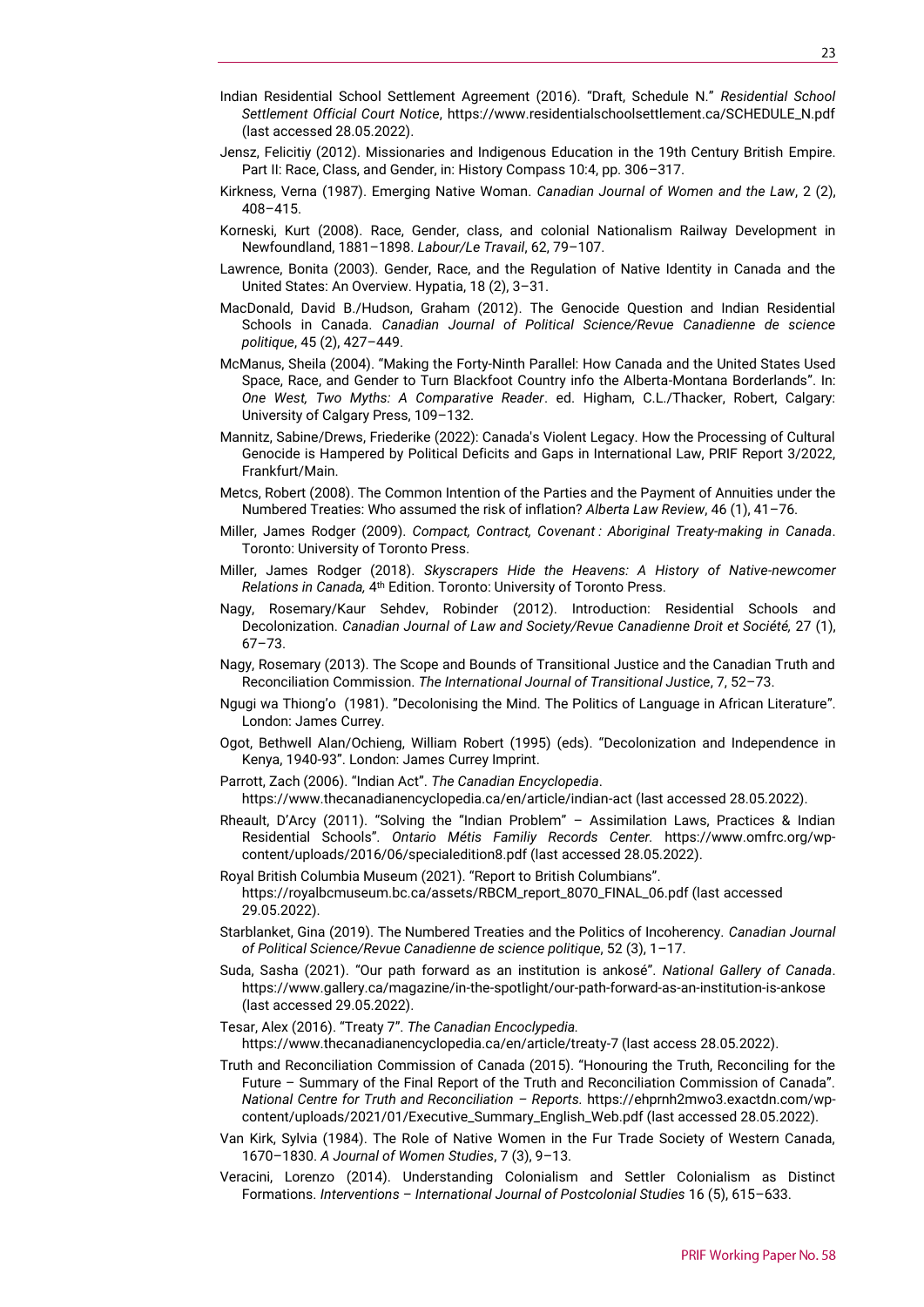- Veracini, Lorenzo (2017). Introduction: settler colonialism as a distinct mode of domination, in: Cavanagh, Edward/Veracini, Lorenzo (eds). *The Routledge Handbook of the History of Settler Colonialism*. London: Routledge.
- White-Crummey, Arthur (2021). "Dedication at Royal Sask. Museum spurs debate on 'Indigenous erasure'". *Regina Leader-Post*. https://leaderpost.com/news/saskatchewan/dedication-at-royalsaskatchewan-museum-spurs-debate-over-indigenous
	- erasure#:~:text=The%20inscription%20reads%3A%20 (last accessed 29.05.2022).
- Whitehouse, Derek (1994). The Numbered Treaties: Similar Means to Dichotomous Ends. *Past Imperfect*, 3, 25–45.
- Wolfe, Patrick (2006). Settler colonialism and the elimination of the native. *Journal of Genocide Research* 8 (4), 387–409.

*Web-Sources without author(s)*

- No author. "About". *Royal Saskatchewan Museum.* https://royalsaskmuseum.ca/about (last accessed 29.05.2022).
- No author. "About Us". *Canadian Museum for Human Rights*. https://humanrights.ca/about-us (last accessed 29.05.2022).
- No author. "Architecture". *Canadian Museum for Human Rights*. https://humanrights.ca/about/architecture (last accessed 29.05.2022).
- No author. "Code of conduct". *Canadian Museum for Human Rights*. https://humanrights.ca/codeof-conduct (last accessed 29.05.2022).
- No author. "Indigenous Access + Engagement". *Museum of Anthropology*. https://moa.ubc.ca/indigenous-access-and-engagement/ (last accessed 29.05.2022).
- No author. "Indigenous connections". *Manitoba Museum*. https://manitobamuseum.ca/aboutus/indigenous-connections (last accessed 29.05.2022).
- No author. "Indigenous studies". *Royal Saskatchewan Museum*. https://royalsaskmuseum.ca/research/indigenous-studies (last accessed 29.05.2022).
- No author. "Job opportunity". *Royal Saskatchewan Museum*. https://royalsaskmuseum.ca/research/indigenous-studies/job-opportunity (last accessed 29.05.2922).
- No author. "First Nations Gallery". *Royal Saskatchewan Museum.*  https://royalsaskmuseum.ca/visit/exhibits/first-nations-gallery (last accessed 29.05.2022).
- No author. "Manitou Asinîy". *Royal Alberta* Museum. https://royalalbertamuseum.ca/culturalstudies/indigenous-studies/manitou-asiniy (last accessed 29.05.2022).
- No author. "Our History". https://humanrights.ca/about/our-history (last accessed 29.05.2022).
- No author. "Repatriation and shared Stewardship". *Royal Saskatchewan Museum.*  https://royalsaskmuseum.ca/research/indigenous-studies/repatriation-and-shared-stewardship (last accessed 29.05.2022).
- No author. "Tanya Talaga: Reconciliation and our shared future". *Royal Saskatchewan Museum.*  https://royalsaskmuseum.ca/visit/events/tanya-talaga-reconciliation-and-our-shared-future (last accessed 29.05.2022).
- No author. "The Bentwood Box". National Centre for Truth and Reconciliation. https://nctr.ca/exhibits/bentwood-box/ (last accessed 29.05.2022).
- No author. "Toward greater Inclusion and Equity". *Canadian Museum for Human Rights*. https://humanrights.ca/about/toward-greater-inclusion-and-equity (last accessed 29.05.2022).
- No author. "Truth and Reconciliation". *Canadian Museum for Human Rights*. https://humanrights.ca/exhibition/truth-and-reconciliation (last accessed 29.05.2022).
- No author (2021). "Truth and Reconciliation Commission of Canada". *Government of Canada – Gouvernement du Canada*. https://www.rcaanccirnac.gc.ca/eng/1450124405592/1529106060525 (last accessed 29.05.2022).
- No author. "Toward Greater Inclusion and Equity at the ROM". *Royal Ontario Museum*. https://www.rom.on.ca/en/about-us/toward-greater-inclusion-and-equity-at-the-rom (last access 29.05.2022).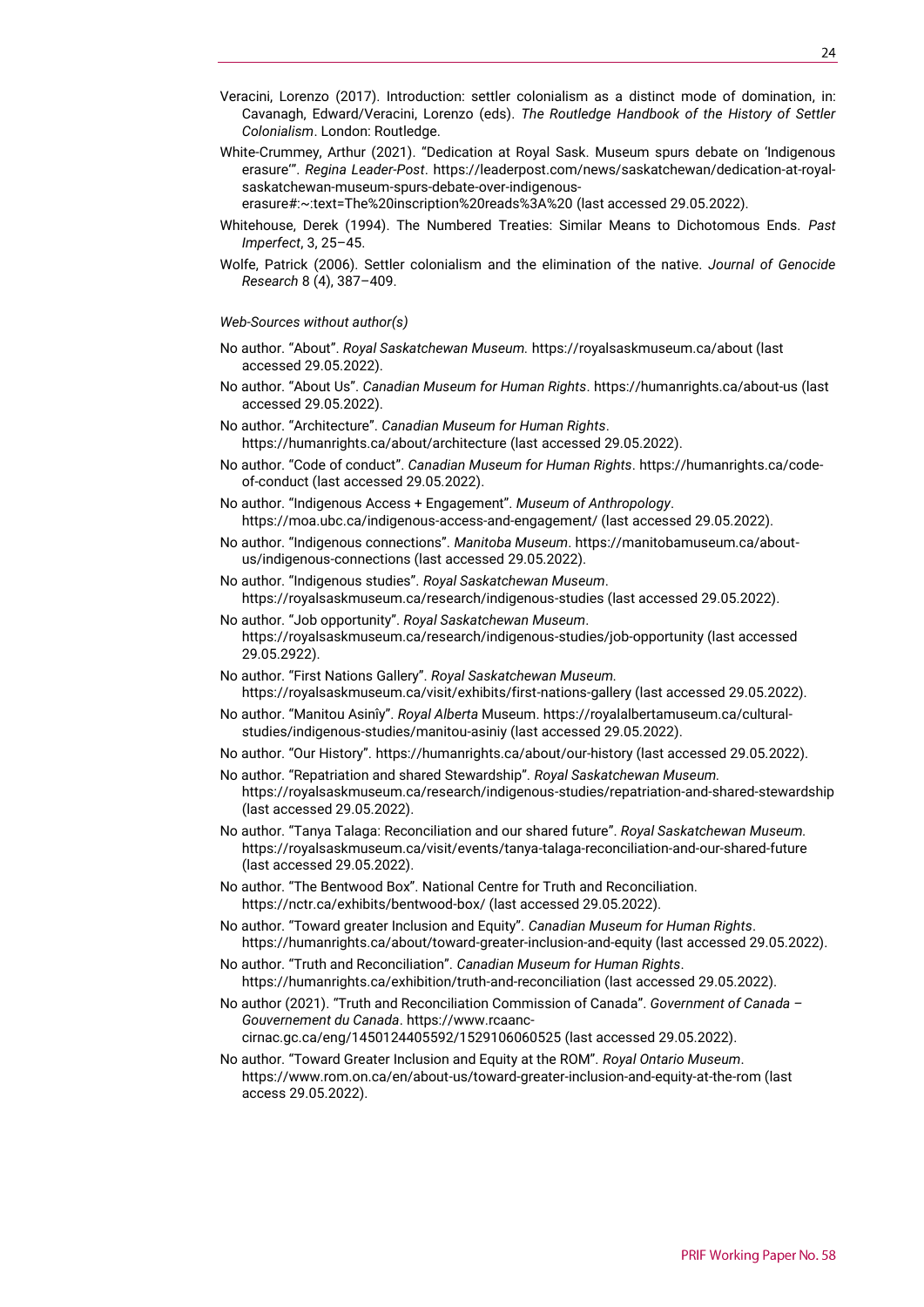# LIST OF ABBREVIATIONS

| <b>CMHR</b>  | Canadian Museum for Human Rights               |
|--------------|------------------------------------------------|
| <b>IRSS</b>  | Indian Residential School System               |
| <b>IRSSA</b> | Indian Residential School Settlement Agreement |
| <b>RSM</b>   | Royal Saskatchewan Museum                      |
| TRC          | Truth and Reconciliation Commission            |

Dr Sabine Mannitz is a board member and head of the research department "Glocal Junctions" at PRIF and Principal Investigator in the Regional Research Centre Transformations of Political Violence/TraCe. One of her research fields is the present-day implications of historical violence.

Rita Theresa Kopp is a student of political science at the Friedrich-Schiller-University in Jena in the final phase of obtaining her Master's degree. She completed a three-months-internship at the Peace Research Institute Frankfurt under supervision of Sabine Mannitz in 2022.